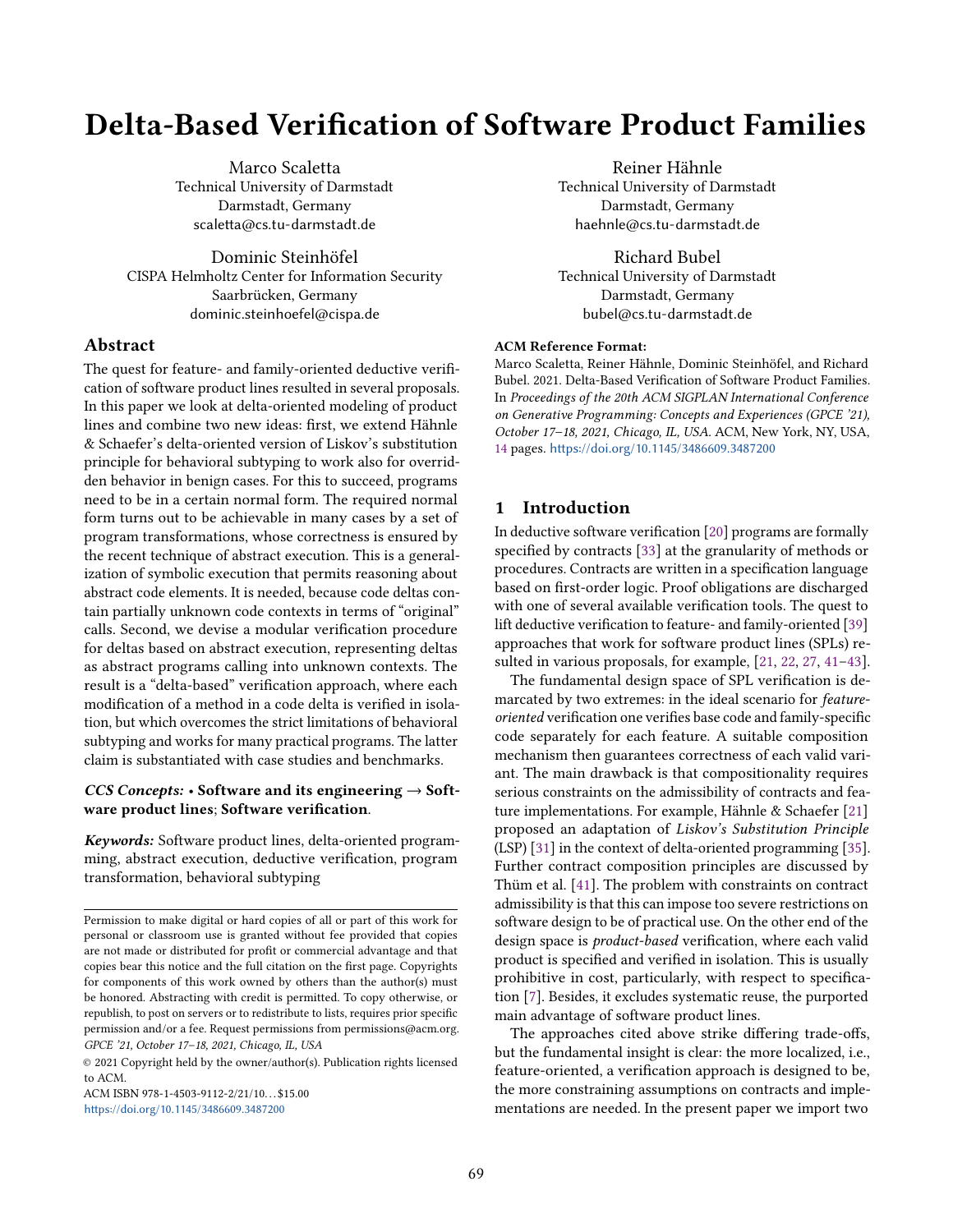new ideas into the design of a fully compositional verification approach that is nevertheless practical.

Our frame of reference is delta-oriented programming (DOP) [\[35\]](#page-13-6), a feature-oriented, generative implementation principle compatible with any OO programming language. In DOP each feature is implemented by one or more delta modules (deltas, for short) that are applied successively to a core variant. The choice of DOP derives from the fact that deltas specify incremental code transformations at the granularity of a method declaration. This matches contractbased specification. Hence, each modification of a method of a delta is assumed to be specified with a contract (see Listing [8](#page-8-0) for an example). As usual in DOP, a delta for a method can be declared relative to a previous version of that method and called using the keyword original in the delta's code.

Like [\[21\]](#page-12-1) and some of the approaches in [\[41\]](#page-13-3) we impose restrictions on contracts and deltas to render their verification compositional. The new idea we propose is to combine these restrictions with a normal form that is enforced for the code declared in a delta. This normal form makes it possible to define more liberal constraints for deltas and contracts that allow overriding of behavior and are not compositional in the general case. We prove that the correctness of each local contract of a core method declaration and of all its modifications declared in a delta implies correctness of all valid variants that result from delta application.

The obvious drawback of imposing a normal form is that few implementations follow it. To mitigate this problem we define a set of behavior-preserving program transformations that can be used to achieve normal form. In our case studies the vast majority of cases required only a small number of transformation steps to the desired normal form. We also discuss one instance, where some more (but also limited) remodeling was required.

To verify correctness, two verification tasks remain: (1) For the employed program transformation schemata one needs to show that they preserve behavior; (2) all core method declarations and modifications in deltas must be proven correct relative to their contract. Both tasks involve verification of code that contains abstract segments: transformation schemata must be valid for all possible instances, while method modifications in deltas contain calls to an unknown original method. To handle abstract code we use a recent verification approach called abstract execution [\[38\]](#page-13-7), a generalization of symbolic execution that permits reasoning about abstract code elements. It is implemented [\[36\]](#page-13-8) in the deductive verification tool KeY [\[2\]](#page-12-5). With abstract execution we managed to verify all proof obligations resulting from transformation schemata and local contracts from our case studies in a fully automated manner. The transformation schemata need to be verified only once for all instances. From the validity of the local contracts, the correctness of all valid variants follows by our composition theorem.

As our approach is centered around method modifications declared in deltas, it cannot be classified purely as a featureor family-based verification approach [\[39\]](#page-13-2): Unlike the former, a feature might be implemented in several deltas; unlike the latter, it suffices to verify each delta in isolation once a simple family-based analysis has checked admissibility. For this reason we prefer the terminology delta-based verification.

The paper is structured as follows: Section [2](#page-1-0) provides background on specification and verification of abstract programs with abstract execution. This involves a small extension of the Java Modeling Language, which is another (minor) contribution of our paper. Section [3](#page-3-0) gives a compact introduction to DOP to make the paper self-contained. We also explain how original calls are modeled with abstract execution. Section [4](#page-4-0) rehashes the main results of the delta-oriented adaption of LSP [\[21\]](#page-12-1). This constitutes the baseline for the definition of the normal form and a liberalized composition principle in Section [5,](#page-4-1) where also the composition theorem is stated and proven. Section [6](#page-7-0) presents the program transformation schemata required to achieve normal form. Section [7](#page-7-1) evaluates our approach: first its principled feasibility, second its coverage, third its effectiveness in comparison with a product-based approach. Section [8](#page-10-0) discusses related work. In Section [9](#page-11-0) we conclude and mention future directions.

# <span id="page-1-0"></span>2 Specifying Abstract Programs

## 2.1 Abstract Execution

Abstract Execution (AE) [\[38\]](#page-13-7) is a generalization of symbolic execution [\[10,](#page-12-6) [26\]](#page-12-7) that makes it possible to prove properties of abstract programs containing placeholder symbols, representing potentially infinitely many concrete statements or expressions. For example, we can prove that after symbolically executing the abstract program "P low = 17;", the final value of variable low will be 17—for any initial value of low and for any concrete statement P, as long as P completes normally (does not throw an exception, etc.).

AE trades off automation with expressiveness. The semantics of Abstract Statements (AStmts) and Abstract Expressions (AExps) is represented by abstract state changes using dedicated symbolic execution rules. Instead of performing syntactic case distinctions as done by structural induction [\[10\]](#page-12-6), the traditional approach to prove universal properties of abstract programs, AE only records the behavior of placeholder symbols. This restriction to behavioral properties, in connection with symbolic execution, frequently permits fully automatic proofs.

AE goes beyond the capabilities of existing approaches for automatically verifying abstract programs [\[9,](#page-12-8) [17,](#page-12-9) [32,](#page-13-9) [37\]](#page-13-10). These are confined to a specific application scenario and limited regarding expressiveness. Notably, AE supports AStmts as well as AExps and can reason about programs containing loops. Moreover, AE allows us to impose constraints on the behavior of the concrete statements or expressions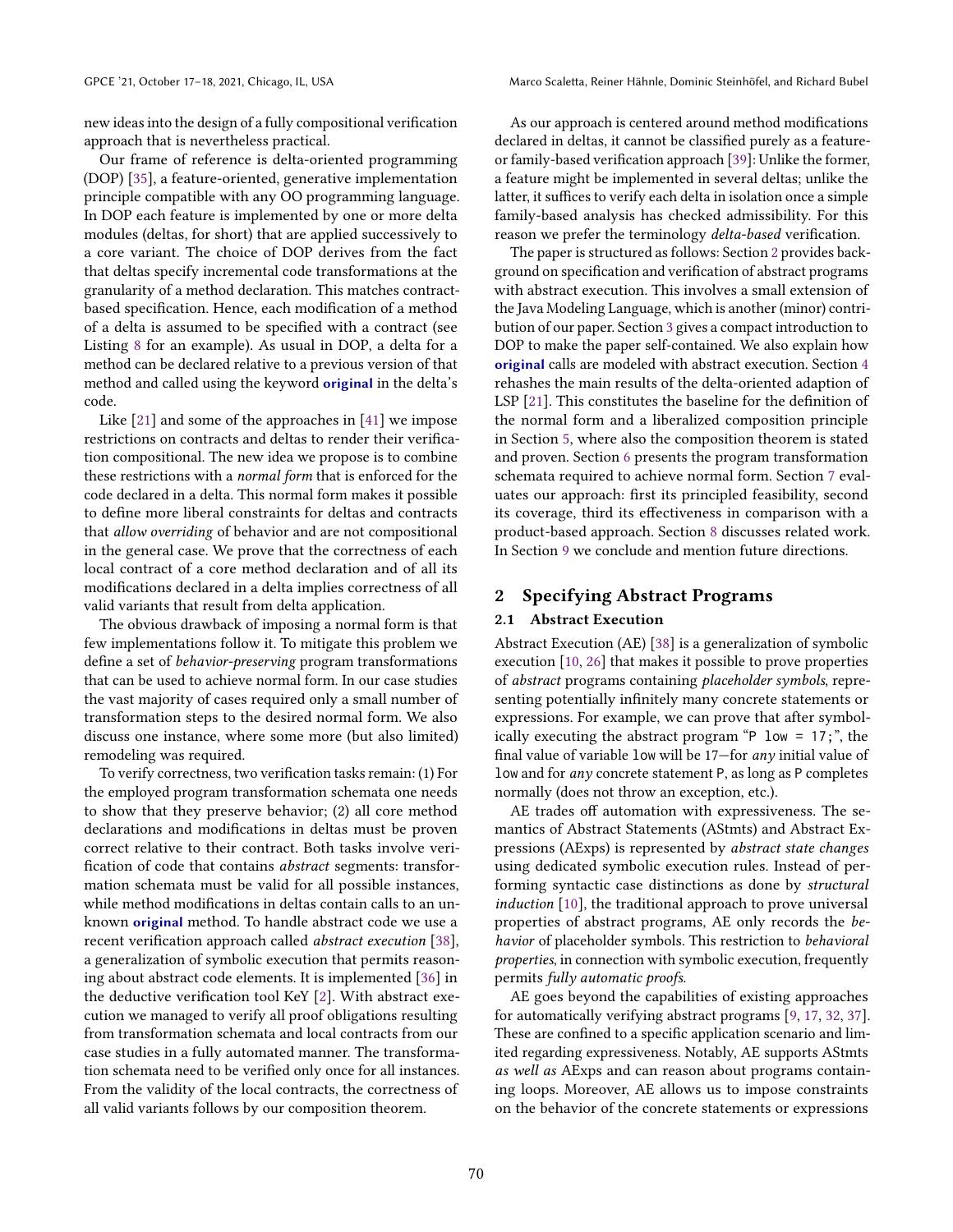represented by placeholder symbols: one can specify (i) the locations that can be written by a placeholder (its frame), (ii) the locations that can be read by a placeholder (its footprint), (iii) the condition under which instances may complete abruptly (throwing an exception, breaking from a loop, returning, etc.), and (iv) state postconditions that must hold after executing an instance of a placeholder.

## 2.2 Abstract Programs, Statements, and Expressions

For simplicity we restrict ourselves to normally completing statements and expressions in this paper, and, accordingly, omit to specify explicitly that abrupt completion is excluded. Furthermore, we use a simplified syntax to specify frames and footprints of placeholder symbols. For example, to specify an AStmt with identifier symbol "Stmt" that may assign at most to variables x and y, while being allowed to access at most the initial values of variables y and z, we write "Stmt(x, y :  $\approx$  y, z);". For an abstract expression with identifier symbol "expr" of type  $T$  and the same frame and footprint as above we write "expr<sup>T</sup>(x, y : $\approx$  y, z)". By convention, we use upper case identifiers for AStmts, and lower case for AExps. Both the frame (left of " $:=$ ") and footprint (right of " $:=$ ") in such declarations may be empty.

Consider again the example "P  $low = 17$ ;". It is generally incorrect that the final value of low will be 17 if we swap the order of the concrete and abstract statement, since there are instantiations of P assigning a value different from 17 to low. But we may swap these statements, if we restrict P such that its instances do not assign low. The machinery introduced so far is insufficient to accomplish this in a general manner: we are forced to specify an AStmt with an empty frame to ensure that low is not overwritten, and with footprint \everything, because we do not know the actual variables or fields that occur in the frames and footprints of the instances of P. The first is overly restrictive, the second overly defensive. To overcome this, we leverage the theory of dynamic frames [\[25\]](#page-12-10). A dynamic frame is an abstract specification variable that evaluates to a set of concrete locations. Let frameP and footprintP be dynamic frames. Then, the value of low after executing "low = 17;  $P(framer \approx footprintP)$ ;" will be 17 if we add the assumption low  $\notin frameP$ . The semantics of the AStmt  $P(framer \approx footprintP)$  is the set of all concrete statements which read arbitrary locations and do not assign low.

We formally define the semantics of abstract programs.

Definition 2.1. An Abstract Program Element (APE) is either an AStmt or an AExp. A triple  $P = (loss, APEs, p_{abstr})$  of a set of dynamic frames locs, abstract program element declarations  $APEs \neq \emptyset$  using these location sets, and a program fragment  $p_{abstr}$  containing exactly those APEs is called an abstract program. Each APE declaration is either an AStmt declaration Stmt(frame : $\approx$  footprint) or an AExp declaration expr<sup>T</sup> (frame : $\approx$  footprint), where Stmt and expr are

identifiers,  $T$  is a type, and *frame, footprint* are location lists (program variables, fields, or dynamic frames).

A concrete program fragment  $p$  is a legal instance of  $\mathcal P$ if it arises from substituting (in  $p_{abstr}$ ) concrete sets of locations for all dynamic frames in locs and concrete statements or expressions for all APEs in APEs, where (1) all APEs are instantiated by concrete program elements respecting their frame, footprint, and (in the case of APEs) type; (2) all APEs with the same identifier are instantiated with the same concrete statement or expression. The semantics  $\llbracket \mathcal{P} \rrbracket$  consists of all legal instances.

Restricting instances of APEs of the same identifier to the same concrete program elements is crucial for using AE to specify and prove transformation rules. For example, we can prove that the semantics of the abstract program "P(frame : $\approx$  footprint); P(frame : $\approx$  footprint);" is the same as that of "P(frame : $\approx$  footprint);", whenever it holds that frame  $\cap$  footprint =  $\emptyset$ .

#### <span id="page-2-0"></span>2.3 Specification Annotations

Methods can be equipped with preconditions, which are assumed in correctness proofs, and postconditions, which state the proof goal. We use the Java Modeling Language's (JML) [\[2,](#page-12-5) [30\]](#page-13-11) specification comments starting with an "@" symbol. Consider method "Unit update(Int x)" for updating the balance of a bank account. To specify that only positive updates are considered, we can add the specification line "// $\theta$  **requires**  $x > \theta$ ; " before the method declaration. If our goal is to prove that the field "balance" has been updated accordingly after the call we write

```
//@ ensures balance = \old(balance) + x;
```
The "\**old**" keyword permits referring to the value locations had just before method execution. The values of abstract location sets for AE can be constrained in method preconditions, but also within method bodies using the keyword **ae\_constraint** instead of **requires**. To specify that two location sets frame and footprint are disjoint, for instance, we write "//@ **ae\_constraint** frame ∩ footprint = ∅;". For the sake of readability, we use conventional mathematical operators like "∩" and not the JML equivalents like "**\intersect**".

The JML reference manual [\[30,](#page-13-11) Sect. 12.4.2] defines an extension "\**old**(expr, label)" of the "**\old**" specifier to refer to the value an expression expr had when the control flow last reached the code position at label. According to the reference manual, labeled **\old** expressions may only be used in assumptions and assertions within method bodies, and only when label has been declared in the surrounding context. We added support for this previously unimplemented JML feature in the deductive verifier KeY [\[1\]](#page-11-1). Going beyond the JML definition, we allow labeled **\old** as well in method postconditions, whenever the given label is uniquely defined within the annotated method's body.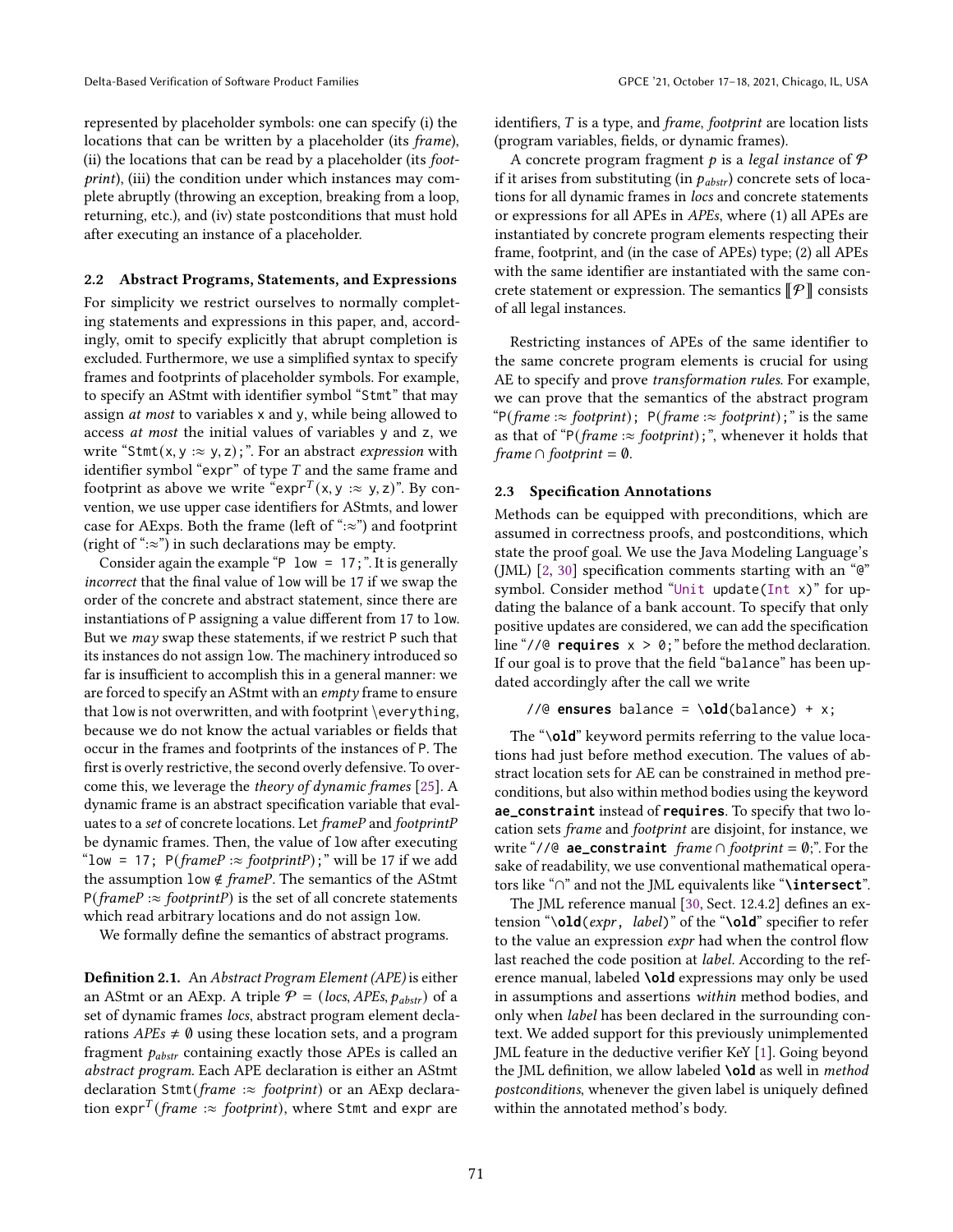### 2.4 Transformation Rules

Schematic code transformation rules can be naturally expressed as pairs of abstract programs. For instance, the Slide Statements refactoring technique [\[16\]](#page-12-11), which swaps two consecutive statements, can be expressed as "P  $Q \rightsquigarrow Q P$ ", where P and Q are abstract statements. Using AE, we can impose constraints on APEs ensuring that a transformation rule is semantics-preserving for all concrete instances of the abstract programs. In the case of Slide Statements, the semantics of " $x = y$ ;  $y = x$ ;" is not preserved when swapping the two statements, because each statement writes to the location the other one reads. Likewise, applying the refactoring to " $x = y$ ;  $x = z$ ;" should be forbidden, because each statement overwrites the other one's assignment. The correct instances of Slide Statements for normally completing programs are modeled with our AE notation as:

| $/*@ae_{constant}$                          |                    | $/*@ae_{constant}$                         |
|---------------------------------------------|--------------------|--------------------------------------------|
| $\theta$ fr $A \cap frB = \emptyset$ &&     |                    | $\theta$ fr $A \cap frB = \emptyset$ &&    |
| $\theta$ fr $A \cap f p B = \emptyset$ &&   | $\rightsquigarrow$ | $\theta$ fr $A \cap f p B = \emptyset$ &&  |
| $\theta$ fr $B \cap f p A = \emptyset$ ; */ |                    | $\theta$ frB $\cap$ fpA = $\emptyset$ ; */ |
| $A(frA := fpA)$                             |                    | $B$ ( <i>frB</i> : $\approx$ <i>fpB</i> )  |
| $B(frB : \approx fpB)$                      |                    | $A$ ( <i>frA</i> : $\approx$ <i>fpA</i> )  |

The REFINITY workbench<sup>[1](#page-3-1)</sup> is based on KeY [\[1\]](#page-11-1) and permits to specify statement-level transformation rules using the AE framework. Apart from providing editing support, it generates suitable proof obligations for the KeY prover to ensure semantic equivalence of the source and target abstract programs. For details on REFINITY and the construction of proof obligations for correctness proofs of transformation rules, we refer to [\[36\]](#page-13-8).

# <span id="page-3-0"></span>3 Delta-Oriented Programming

Delta-oriented programming (DOP) [\[35\]](#page-13-6) is a feature-oriented, generative approach to the design of software product lines. There are two major implementations: For Java [\[28,](#page-13-12) [44\]](#page-13-13) and for the active object language ABS [\[11\]](#page-12-12). Because the former is currently being updated to recent Java versions, we use ABS, however, it does not matter greatly, because ABS has a Java-ish syntax and we focus on its sequential Java fragment in this paper.

In DOP [\[35\]](#page-13-6), a family of programs is represented by a delta model D consisting of a base variant (core module) C and a partially ordered set of delta modules (deltas) that can be applied to the core to generate different variants. For example, in the simple delta model of a product line of bank accounts in Listing [1](#page-3-2) the core module is called BankAccount and consists of an equally named class. There is a single delta module called DFee that is supposed to implement transaction fees.

Variability is modeled with features, abstract program characteristics. Each product of an SPL is represented by a set

<span id="page-3-8"></span><span id="page-3-6"></span><span id="page-3-5"></span><span id="page-3-2"></span>

|                 | 1 class BankAccount {                                  |
|-----------------|--------------------------------------------------------|
|                 | 2 Int balance:                                         |
|                 | 3 Unit update(Int x) { balance = balance + x; }        |
| 4 }             |                                                        |
|                 | 5 <b>delta</b> DFee {                                  |
| 6               | <b>modifies class BankAccount {</b>                    |
| 7               | adds Int fee:                                          |
|                 | 8 <sup>1</sup><br><b>modifies</b> Unit update(Int x) { |
| 9               | original(x);                                           |
|                 | 10<br>if $(x < 0)$ { balance = balance - fee; }        |
| 11              | ł                                                      |
| 12              | $\rightarrow$                                          |
| $13$ }          |                                                        |
|                 | 14 <b>productline</b> SimpleSPL {                      |
|                 | 15 <b>features BankAccount, Fee:</b>                   |
|                 | 16 delta DFee when Fee;                                |
| 17 <sup>7</sup> |                                                        |

<span id="page-3-7"></span><span id="page-3-4"></span><span id="page-3-3"></span>Listing 1. A small portion of SimpleSPL

of features, called feature selection or configuration. The feature model [\[24\]](#page-12-13) of an SPL specifies which combinations of features, i.e., which products, are legal. This is often done as a combination of a tree-shaped feature diagram [\[4\]](#page-12-14) and Boolean constraints, but the latter is sufficient (diagrams are only needed to enhance understanding). The SPL in Listing [1](#page-3-2) has two features BankAccount and Fee (Line [15\)](#page-3-3) with the trivial constraint that the former is mandatory and the latter is optional (the constraint is not given in the listing). Obviously, each of the products  $P_1 = \{\text{BankAccount}\},\$  $P_2 = \{BankAccount, fee\}$  is legal, but  $P_3 = \{Fee\}$  is not.

In DOP each feature is associated with one or more deltas that are supposed to implement it (for example, Line [16\)](#page-3-4). A legal selection of a set of features (i.e., a product) triggers activation of an associated set of deltas  $\delta_1, ..., \delta_p$  to be applied to the core module, written  $C\delta_1 \cdots \delta_p$ . For example, generation of product  $P_2$  can be denoted "BankAccount DFee". The sequence of delta applications must respect the specified partial order among the deltas (trivial in the example, because there is just one delta). If no valid delta application order can be found, then the requested product is invalid.

A delta can alter the core or the result of a previous delta application by adding, removing, and modifying classes. The internal structure of a class can be changed by adding (Line [7\)](#page-3-5) and removing fields and methods, as well as modifying (Lines [8](#page-3-6)[–11\)](#page-3-7) the implementation of existing methods.

By calling original (Line [9\)](#page-3-8) in the body of a method it is possible to refer to the most recent version of the method that is being modified. It is important to note that this most recent version is not uniquely determined until a product variant and its delta application order is fixed. Therefore, in general the number of versions of a method that a call to **original** represents is exponential in the number of features. We refer to this phenomenon as the variant explosion problem below. As its consequence, original calls are the pivotal point that must be considered in family-based analysis of DOP [\[42\]](#page-13-14).

<span id="page-3-1"></span><sup>1</sup><https://www.key-project.org/REFINITY/>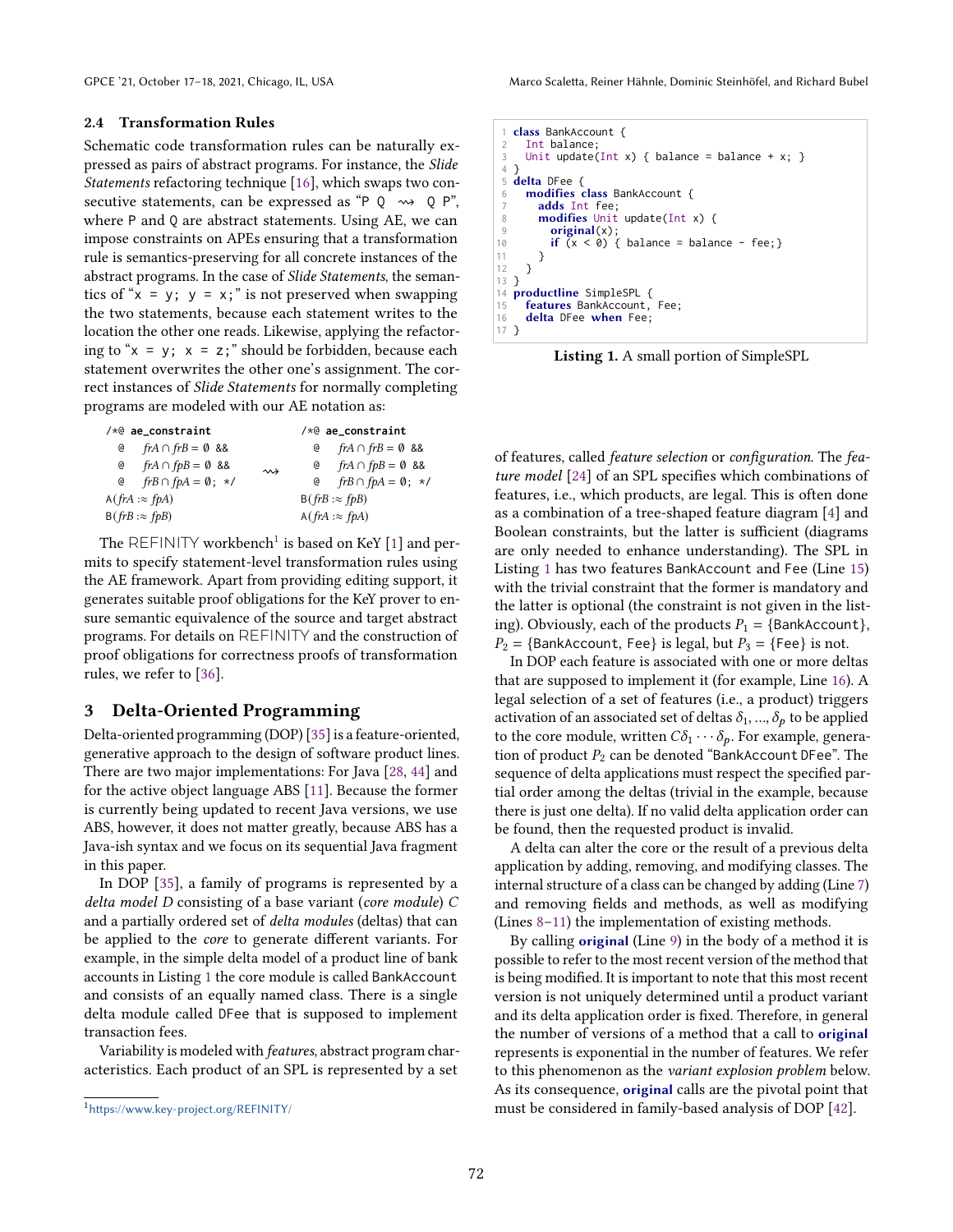## Modeling Original Calls with Abstract Execution

A main idea behind our approach is a new method to model original calls: we represent them as a call to an abstract version of the modified method with an abstract frame and partially  $^2$  $^2$  abstract footprint, i.e., an abstract program in the sense of AE. With the AE machinery we can then specify partially abstract constraints. We model the abstract nature of a (void) original call with parameters  $\bar{p}$  as an AS Original with its frame and footprint. We use the syntactic sugar original( $\overline{p}$ ) to represent Original(frame : $\approx$  footprint) with the constraint  $\overline{p} \in$  footprint.

# <span id="page-4-0"></span>4 Behavioral Subtyping

Method contracts [\[33\]](#page-13-1) are a standard approach to specifying the behavior of OO programs [\[20\]](#page-12-0) that decomposes a global specification into method-level annotations called contract:

**Definition 4.1.** A *contract* for a method m is a triple with the notational convention (m.r, m.e, m.frame), where (1) r is a first-order formula called precondition or requires clause; (2) e is a first-order formula called postcondition or ensures clause; (3) frame is a set of program locations in m, whose value can potentially be changed during execution of m.

### 4.1 Liskov's Substitution Principle for DOP

The variant explosion problem pointed out above is an obvious challenge to specifying with contracts and to familybased verification in DOP, because the contract of a method in an original call is known only when the concrete variant is generated. Hähnle & Schaefer [\[21\]](#page-12-1) addressed it by adapting behavioral subtyping [\[31\]](#page-13-5), namely that the properties of an object must hold for all its subtypes, to DOP. A sufficient condition to ensure behavioral subtyping is commonly known as Liskov's Substitution Principle. In the realm of DOP it can be conveniently expressed by ordering contracts according to generality [\[21\]](#page-12-1):

Definition 4.2. Let m, m' be methods with contracts (m.r, m.e, m.frame), (m'.r', m'.e', m'.frame'), respectively, (m  $=$  m' permitted). The first contract is *more general* than the second (the second is more specific than the first), denoted

 $(m.r, m.e, m.f$ rame $) \geq (m'.r', m'.e', m'.$ frame')

iff the following holds:

 $(m.r \rightarrow m'.r') \land (m'.e' \rightarrow m.e) \land (m'.frame' \subseteq m.frame)$ 

<span id="page-4-4"></span>**Definition 4.3.** Let  $\delta$ .m denote the code changes applied by a delta  $\delta$  to method m. We say that  $\delta.$  m fulfills  $Liskov's$ Substitution Principle (LSP) if the contract of  $\delta$ . m is more specific than the contract of each previous version of m. A delta fulfills LSP if each of its methods does.

### 4.2 Verification of Deltas with the LSP

To verify that a code delta  $\delta$ .m fulfills its contract the method calls inside  $\delta$ .m are analyzed as follows. For each called method n (if the call is via original, then n is a version of m outside  $\delta$ ) there are two options: n occurs in  $\delta$  or it does not. In the first case, the contract of  $\delta$ . n is used. Otherwise, we search the given partial delta order for the delta, where n was added the last time before the current call (a method can be removed and added back) and use the contract of that version. LSP ensures this contract is fulfilled by all possible versions of n until the current call, because subsequent contracts of n can only become more specific.

<span id="page-4-3"></span>**Definition 4.4.** We say that a delta  $\delta$  is LSP-verified if all methods in  $\delta$  satisfy their contract, where the contract of called methods is chosen as specified above.

For a somewhat more rigorous definition, see [\[21\]](#page-12-1), where the terminology verified delta instead of LSP-verified delta is used. We use the latter for clarity. Also in [\[21\]](#page-12-1) it was proven that if the core of an SPL satisfies its contracts, each delta fulfills LSP and is LSP-verified, then all product variants satisfy their contracts. In what follows, we refer to this kind of modular verification as Liskov-modular verification.

Let  $N$  and  $M$  be the number of deltas and different methods, respectively. With Liskov-modular verification the number of contracts that need to be proven to verify an SPL is polynomial in N and M,  $O(N * M)$ , instead of  $O(2^N * M)$ , needed by a product-based analysis. This reduction of complexity is due to transitivity of the more-general-than order between contracts: given a delta  $\delta$  modifying method m, we do not need to consider each previous version of m, but only the contract of the most general one in the sense of Definition [4.4.](#page-4-3)

# <span id="page-4-1"></span>5 Beyond LSP

As LSP is too strict, it is often (partially) violated by realworld programs. Any verification methodology relying on LSP will thus reject large classes of programs even though they are correct and well designed. Hence, it is of great interest to extend this range to a larger class of programs. We do this in three parts: (i) to ensure fully local specification and verification of deltas, we define a normal form for programs with original calls; (ii) we define a number of "benign" conditions that violate LSP, but adhere to natural patterns for the design of deltas, and are still sufficient to guarantee soundness of all variants; and (iii) we show that many delta models satisfying neither LSP nor our more liberal conditions can be naturally transformed into models satisfying our conditions by just a few code refactorings. We describe the two former steps in the current section and the latter in Section [6.](#page-7-0)

<span id="page-4-2"></span> ${\rm ^2}$  Because of method parameters: these can be viewed as concrete members of the footprint without side effects. If a method has no parameters the footprint of its original call is fully abstract.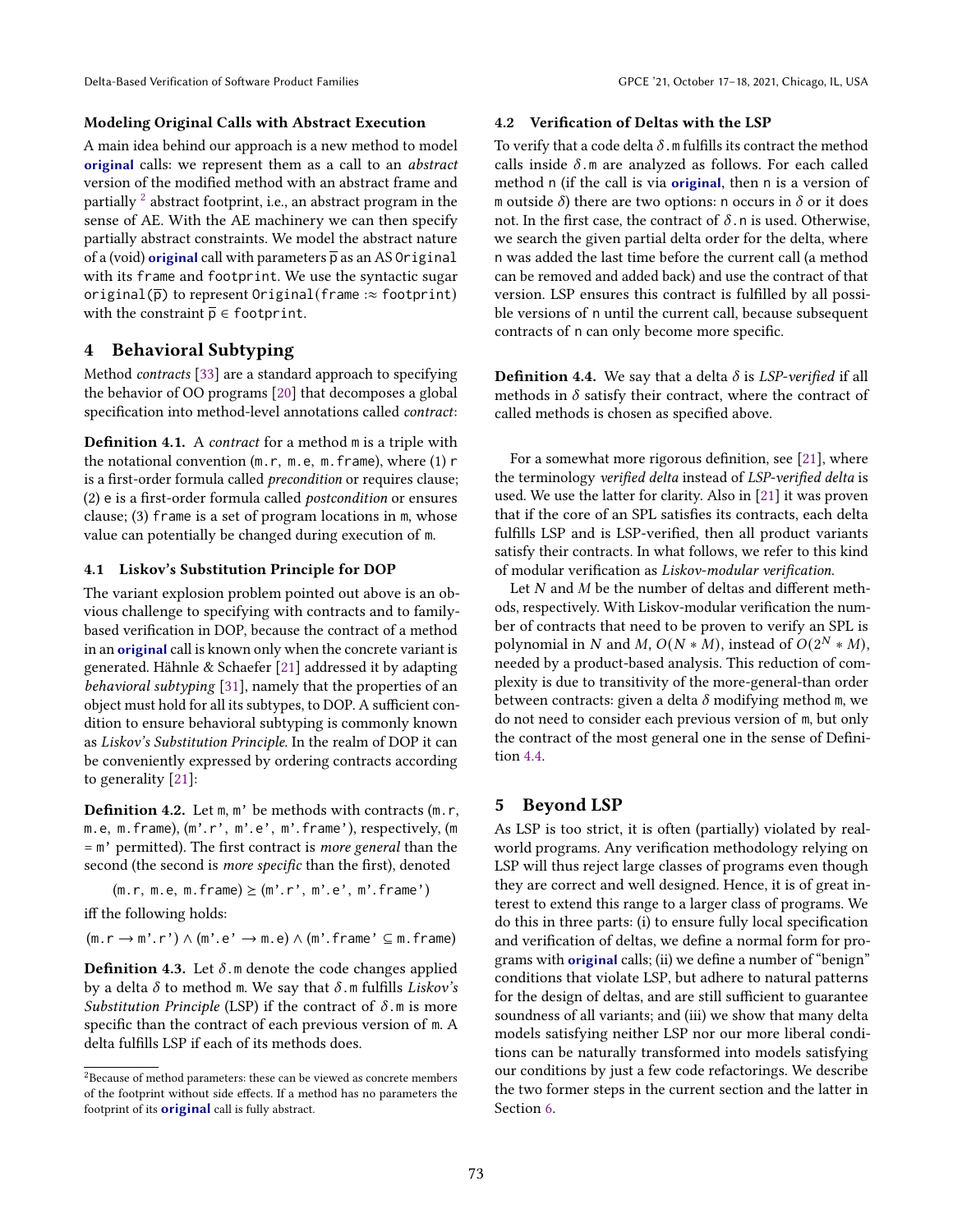```
1 // refactorable to SSONF<br>2 modifies Unit m(Int)
 2 modifies Unit m(Int x) {<br>3 if (x > 0) {
 3 \text{ if } (x > 0) {<br>4 field1 +=
              field1 += 1;5 m(); \#BP-method<br>6 original(x):
 \begin{array}{c} 6 \\ 7 \end{array} original(x);
 \begin{array}{cc} 7 & \text{ } \} & \text{else} \\ 8 & \text{ } \end{array}8 original(x);<br>9 field2 += 1
               field2 += 1:
10 }
11 }
                                                                    1 // refactored in SSONF<br>2 modifies Unit m(In
                                                                   2 modifies Unit m(Int x) {<br>3 if (x > 0) {
                                                                   3 if (x > 0) {<br>4 field1 +=
                                                                   4 field1 += 1;<br>5 m(); //BP-me
                                                                   5 m(); //BP-method\begin{matrix} 6 & 3 \\ 7 & 6 \end{matrix}\begin{array}{cc}\n7 & \text{original(x)}; \\
8 & \text{if } (x \leq 0) \end{array}8 if (x < = 0) {<br>9 field2 += 1;
                                                                  10 }
                                                                  11 }
```
Listing 2. A modifying delta & its refactored SSONF version

#### 5.1 Normal Form

To prepare our results we introduce the concept of a behavior preserving method.

Definition 5.1. We say that a method m is behavior preserving (a BP-method) if each method it calls is itself behavior preserving and one of the following holds:

- All code modifications of m fulfill LSP (Definition [4.3\)](#page-4-4),
- m is never modified.

We call a sequence of statements without calls to non BPmethods behavior preserving sequence (BP-sequence). Specifically, the body of a BP-method consists of a BP-sequence.

During verification BP-methods can be handled as described in Section [4,](#page-4-0) i.e., when a BP-method m is called, its contract can be easily retrieved: if m fulfills LSP we use Definition [4.4,](#page-4-3) otherwise m has only a single contract.

**Definition 5.2.** The body of a method  $\delta$ .m( $\bar{p}$ ) is in shallow single original normal form<sup>[3](#page-5-0)</sup> (SSONF) if it is of the form

<span id="page-5-3"></span>
$$
\{S_1; \text{original}(\overline{p}); S_2; \} \tag{1}
$$

where  $S_1$  and  $S_2$  are BP-sequences.

By wrapping original between two sequences whose behavior is not affected by delta applications, we make specification and verification local to deltas.

Some, but not all methods can be refactored to SSONF. In Listing [2](#page-5-1) is a method m and its refactoring to SSONF, while in Listing [3](#page-5-2) we show three methods that cannot be refactored to SSONF. Methods m1 and m2 cannot be refactored in SSONF when original and m are assumed to be not BP-methods. Whether original is executed in m3 depends on the condition x > 0, therefore m3 cannot be refactored to SSONF.

## 5.2 Add New Behavior Principle

An important limitation of LSP is that a modifying delta cannot extend the frame of its contract, even when it assigns newly added fields. But it is obvious that when the body of a modifying delta is in SSONF, assignments to new fields will not change the behavior of any previous version of the method. We overcome this restriction with the Add New Behavior Principle.

<span id="page-5-2"></span>

| 1 <b>modifies</b> Unit m1() $\{$<br>original(); $\mathcal{N}$ non BP<br>original(); $//$ non BP<br>3 | 1 <b>modifies</b> Unit m3(Int x)<br>if $(x > 0)$ {                              |
|------------------------------------------------------------------------------------------------------|---------------------------------------------------------------------------------|
| 6 <b>modifies</b> Unit $m2()$ {<br>original(); $\mathcal{N}$ non BP<br>$m()$ ; // non BP-method<br>8 | original(x);<br>else $\{$<br>5<br>$\rightarrow$<br>field $1 \div x$ ;<br>6<br>8 |

Listing 3. Modifying deltas not refactorable to SSONF

**Definition 5.3.** Let  $\{f_1, \ldots, f_N\}$  be the fields  $\delta$  adds to class C. We say  $\delta$  modifies m according to the Add New Behavior Principle (ANBP) when  $\delta$ .m is in SSONF form [\(1\)](#page-5-3) and S<sub>i</sub>.frame  $\subseteq$  {f<sub>1</sub>, ..., f<sub>N</sub>} for *i* = 1, 2. We also say that  $\delta$  *adds* new behavior to  $m$ , that  $\delta$ .  $m$  satisfies the ANBP, and that the  $S_i$  add new behavior.

Since (m.r, m.e, m.frame)  $\not\geq (\delta.m.r, \delta.m.e, \delta.m.f$ rame) follows from  $\delta$ .m.frame ⊈ m.frame, we are able to break LSP by applying ANBP. Listing [4](#page-5-4) shows an example of a modifying delta satisfying the ANBP.

<span id="page-5-4"></span>

|       | 1 <b>modifies</b> $C \{$     |
|-------|------------------------------|
|       | 2 adds Int field1;           |
|       | 3 <b>modifies</b> Unit m() { |
|       | $4$ original();              |
|       | $5$ field1 $+=1$ ;           |
|       | 6 }                          |
| $7$ } |                              |

Listing 4. A modifying delta satisfying the ANBP

<span id="page-5-5"></span>Lemma 5.4. Let m be a method, m. r and m. e its Boolean JML contract clauses without references to non BP-methods, and assume  $\delta$  adds new behavior to m. Let S be any sequence of statements added by  $\delta$ . Then  $m \cdot r$  and  $m \cdot e$  are invariants of S, that is, if S is executed in any state satisfying m.r (m.e) and it terminates, then m.r (m.e) holds again in the final state.

This lemma (the proof is obvious) states that no part of an existing contract can be invalidated by adding new behavior, as long as at most BP-methods are referenced in it. The restriction to non BP-methods is necessary: Assume the contract of  $m_1$  refers to the value returned by method  $m_2$  and  $\delta$  adds as new behavior to  $m_1$  an assignment to the newly added field f before the call to **original**. In addition,  $\delta$  modifies  $m_2$  by assigning to f and the returned value depends on the value of f. In this case, we are not able to assert that  $\delta$ preserves the original behavior of  $m_1$ .

In general, referring to a non BP-method in a specification, or calling it, leads to changed behavior and impedes compositional verification.

Using Lemma [5.4](#page-5-5) we can easily extend the concept of Liskov-modular verification by adding new behavior. In light of Theorem [5.8,](#page-6-0) we refrain from giving the details.

#### 5.3 Conjunctive Precondition Principle

Lemma [5.4](#page-5-5) implies that new behavior added by a delta to a method m does not affect the validity of its precondition

<span id="page-5-0"></span><sup>3</sup>SSNOF can be easily extended to cover modifications of a method m refactorable to  $\{S_1; \top \times \top \text{original}(\overline{p}); S_2; \}$ . We omit this for brevity.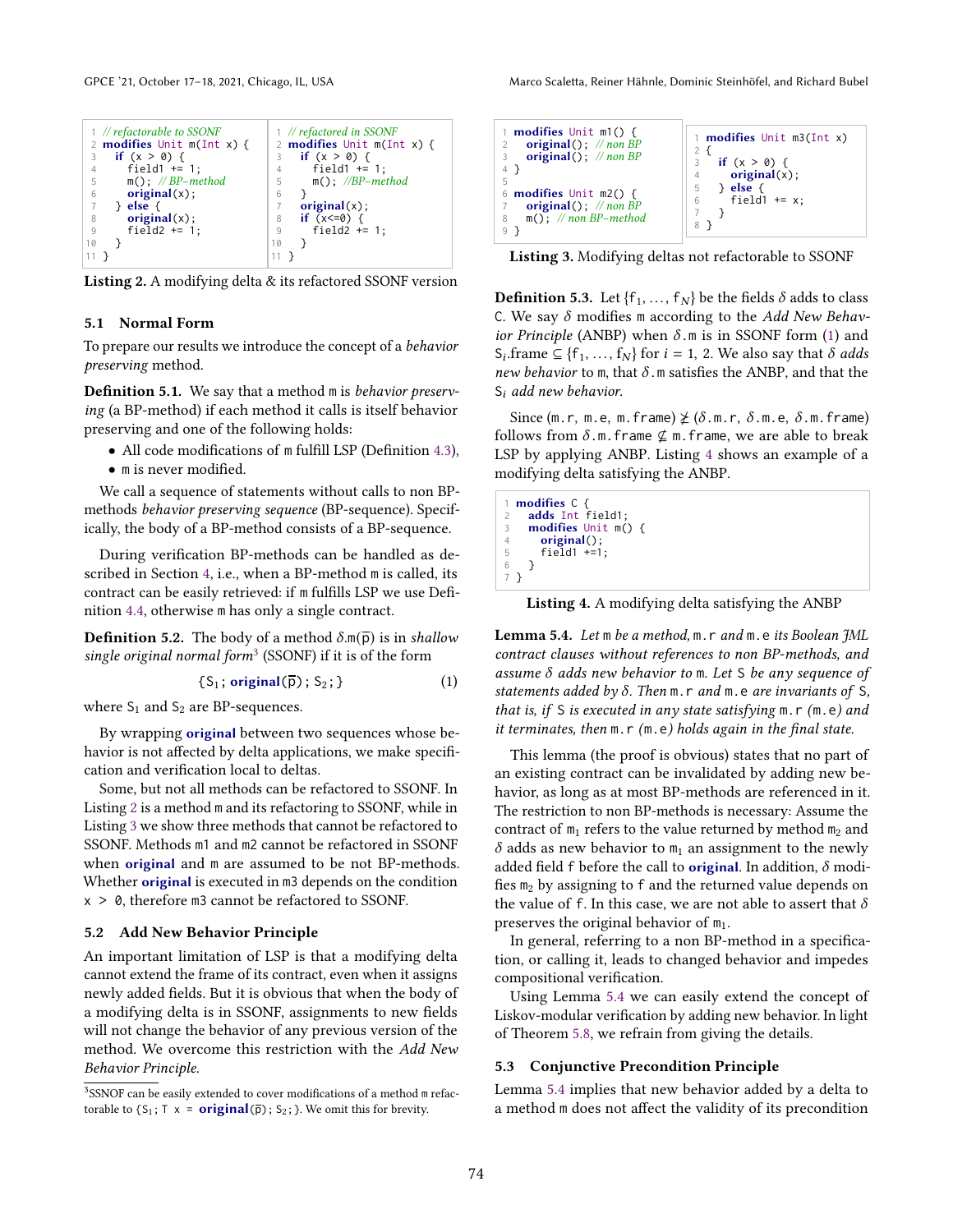m.r and postcondition m.e. If m.r is True, then we need not be concerned about the expected behavior of m. In contrast, if m.r is non-trivial, we have to prove that before calling m its precondition m.r holds. This is always the case when  $\delta$ .m.  $r \Rightarrow$  m. r. The authors of [\[41\]](#page-13-3) propose an implicit feature-oriented contract composition mechanism called conjunctive contract refinement. With this mechanism, contracts are always conjunctively refined, i.e., modified by adding new pre- and postconditions conjunctively. With the ANBP, old contracts are preserved, but since in addition we require the old precondition to hold, we follow the idea behind conjunctive contract refinement by defining the following principle.

**Definition 5.5.** Let  $\delta$  modify method m. We say that  $\delta$  satisfies the Conjunctive Precondition Principle (CPP) if its precondition implies the precondition of each version of m to which  $\delta$  is applicable.

This principle can be enforced for an existing specification, for example, by propagating preconditions along the delta application order. By automating this procedure it would be possible to avoid having to specify additional preconditions by hand. This is important to lower verification effort.

## 5.4 Change Old Behavior Principle

The main limitation of ANBP is its built-in behavioral monotonicity: the inability to override existing behavior goes against the grain of DOP. Thus, we generalize this principle:

<span id="page-6-8"></span>**Definition 5.6.** Let  $\delta$  be a delta modifying  $C \cdot m(\overline{p})$ . We say that  $\delta$  satisfies the Change Old Behavior Principle (COBP) when exactly only one of the following cases applies:

- 1.  $\delta$ .C.m is in SSONF {S<sub>1</sub>; original( $\overline{p}$ ); S<sub>2</sub>; }, where S<sub>1</sub> adds new behavior;
- 2.  $\delta$ .C.m is a BP-sequence.

By requiring methods to be in SSONF, COBP enforces only an already natural pattern for the design of deltas, namely, "allocate and set new fields-call to original-possibly override old values and result". This ensures that the behavior of the call to original is not unaffected by the delta's changes, and permits to apply locally-verifiable effective changes on top. Listing [5](#page-6-1) shows an example of a modification fulfilling COBP.

```
1 modifies C {
       modifies Unit m () {
\begin{array}{ll} 3 & \text{original();} \\ 4 & \text{field } \neq 1 \end{array}4 field += 1;
       5 }
6 }
```


The COBP might still seem restrictive, but in fact it can be generalized to the following, fairly common situation:

```
{S_1; \text{ if (booleanExpr) {original(p)}}; S_2;}
```
where the execution of **original** is conditioned with a Boolean expression. When original is not executed, this is equivalent to a BP-sequence. Provided that boolExpr does not contain calls to non BP-methods, COBP covers the other case. For brevity we omit formal details.

Obviously, the following fact about ANBP and COBP holds:

## **Lemma 5.7.** If a delta  $\delta$  satisfies ANBP, then it satisfies COBP.

Hence, for correctness it suffices to focus on the COBP. Assuming LSP and COBP (modularly combined) we can prove, with AE, the correct behavior of each possible product by verifying each delta in isolation. The correctness of this family-oriented verification approach is formally stated in the following theorem:

<span id="page-6-0"></span>Theorem 5.8. Given a delta model consisting of a core  $C$  and a set of deltas  $D$ , assume the following holds:

- <span id="page-6-2"></span>(1) The body of each method  $m$  in  $C$  is a BP-sequence, and  $m$ satisfies its contract.
- <span id="page-6-7"></span><span id="page-6-6"></span><span id="page-6-3"></span>(2) For all  $\delta$  occuring in D and for all methods m in  $\delta$  one of the following conditions holds:
	- a.  $m$  is modified by  $\delta$ , it fulfills the COBP, and satisfies its contract under the CPP.
	- b.  $m$  is a BP-method, is modified by  $\delta$  and it fulfills the LSP and is LSP-verified.
	- c. m is added by  $\delta$ , its body is a BP-sequence and it satisfies its contract.
- <span id="page-6-5"></span><span id="page-6-4"></span>(3) No contract can call a non BP-method.

Then each variant that can be generated from the given delta model satisfies its specification, i.e., each of its methods satisfies its contract.

*Proof.* The proof is by induction on the length  $k$  of a sequence of delta applications that results in a valid variant. We prove that each such sequence results in a variant that satisfies its specification.

The base case  $k = 0$  follows from assumption [\(1\).](#page-6-2) For the step case, let  $\Delta = \delta_{P_1} \cdots \delta_{P_k}$  be a valid sequence of deltas such that  $P = C \Delta$  is the variant generated by applying  $\Delta$  to C. Assume *P* satisfies its specification. Let  $\delta_{P_{k+1}} \in D$  be a valid delta applicable to P and  $P' = P \delta_{P_{k+1}}$  the resulting product. Also, let  $m_i$  denote the version of a method  $m$  (if existing) after the application of  $\delta_{P_i}$ , where  $0 < i \leq k$  and  $m_0 = C.m$ . If  $m_i$  is not modified or removed by  $\delta_{P_{i+1}}$ , then  $m_{i+1} = m_i$ ,  $m_{i+1=i}$  for short. We prove that each method in  $P'$  satisfies its contract.

By assumption [\(2\)](#page-6-3) we know that methods added or modified by  $\delta_{P_{k+1}}$  satisfy their contracts, therefore we have to prove that each method  $m_{k+1=k}$  in P still satisfies its contract. By assumption [\(3\)](#page-6-4) the validity of any contract of these methods cannot possibly be affected by the delta application.

We prove that each method  $m_{k+1=k}$  satisfies its contract when its body is a BP-sequence as well when it is not. In the first case, since the behavior of a BP-sequence cannot be affected by subsequent delta application, we have that: (i) if  $m_{k+1=k} = m_0$  then [\(1\)](#page-6-2) holds, (ii) if  $m_{k+1=k} = m_i$ , with  $0 < i \leq k$ ,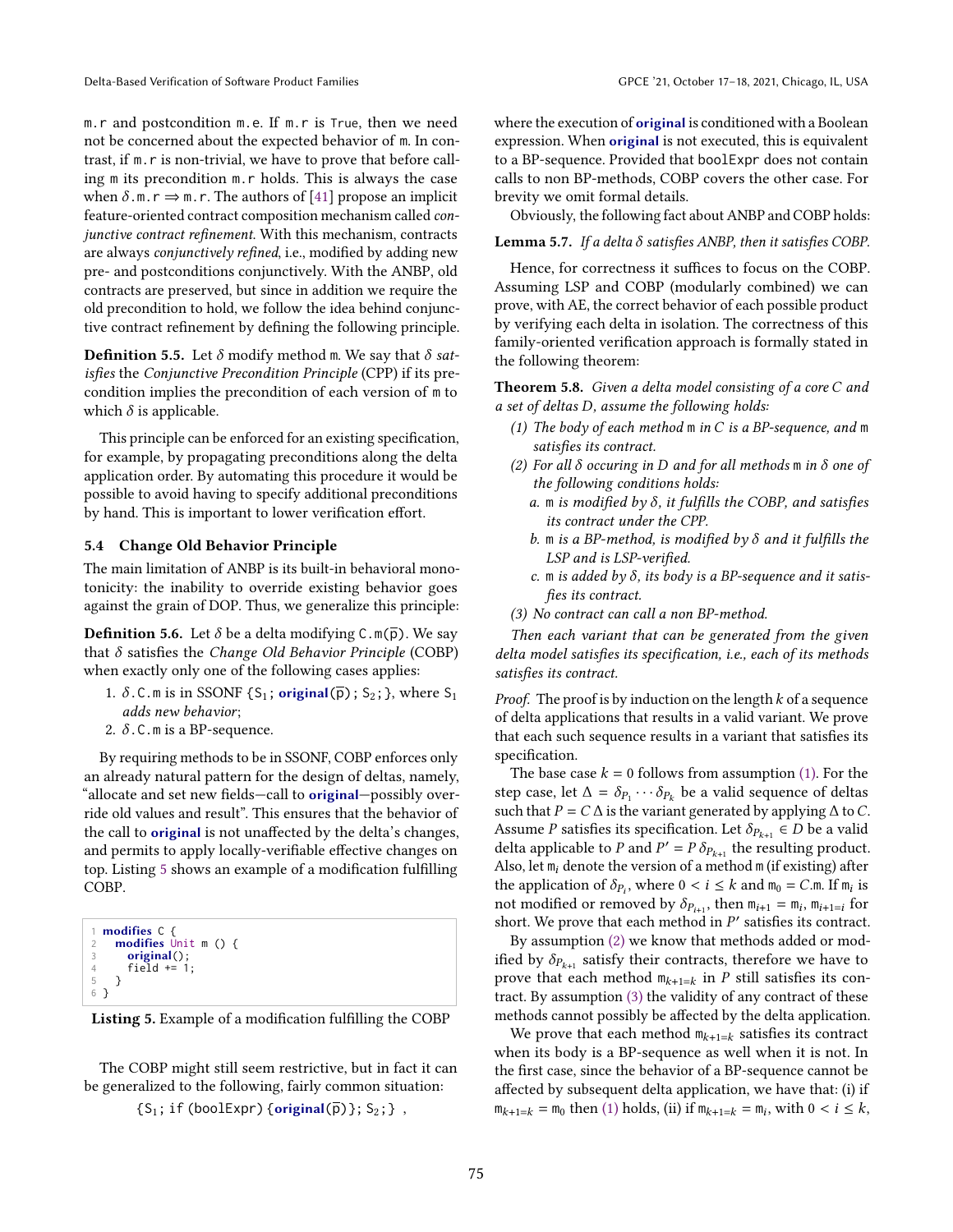<span id="page-7-3"></span><span id="page-7-2"></span>

Listing 6. Refactoring a modification of m with parameters  $\bar{p}$  = Int p1, Int p2 (left) to normal form (right).

and  $m_{i-1}$  does not exist, then  $m_{k+1=k}$  is added by  $\delta_{P_i}$  and  $(2)c$ holds; (iii) otherwise, if  $m_{k+1=k} = m_i \neq m_{i-1}$ , with  $0 < i \leq k$ , then it is modified by  $\delta_{P_i}$ , and if  $m_{k+1=k}$  is a BP-method then [\(2\)b](#page-6-6) holds, otherwise [\(2\)a](#page-6-7) holds. Therefore, each method  $m_{k+1=k}$  whose body is a BP-sequence still satisfies its contract after the application of  $\delta_{P_{k+1}}$ .

We turn to method  $m_{k+1=k}$  whose body is not a BP-sequence, i.e., it contains a call to a non BP-method. Since the only allowed call to a non BP-method is **original**,  $m_{k+1=k}$ must result from the application of a delta  $\delta_{P_i}$ ,  $0 < i \leq k$  that calls original. This  $\delta_{P_i}$ .m is in SSONF {S<sub>1</sub>; original( $\bar{p}$ ); S<sub>2</sub>; } and it must fulfill assumption [\(2\)a.](#page-6-7) Because the behavior of original and of BP-sequences  $S_i$  are not affected by subsequent delta applications, the assumption still holds. Since each method  $m_{k+1} \neq m_k$  and  $m_{k+1=k}$  satisfies its respective contract, all methods in  $P'$  do.  $\sqrt{a}$  do.

Invariants. Concerning object invariants, we use the same approach as [\[21\]](#page-12-1): no addition, modification or deletion of invariants can be specified in deltas, unless the invariant a delta adds refers only to newly added fields.

## <span id="page-7-0"></span>6 Achieving Normal Form

In many cases, a program not in SSONF is equivalent to a program in SSONF. For example, the program shown in Listing [6](#page-7-2) on the left has the same behavior as the one on the right. Corresponding segments on the left and right are highlighted with the same color. The crucial observation is that both programs can be related with a series of simple transformation steps. The correctness of these transformations is ensured by AE, which makes it possible to verify a schematic transformation rule for all possible instances.

<span id="page-7-4"></span>

Listing 7. Formalization of rule CSCE in the AE framework

We employ the following transformation rules that are also sufficient to transform the program in Listing [6.](#page-7-2)

- 1. Conditional Statement Condition Extraction (CSCE): This rule extracts an abstract Boolean condition (in Listing [6](#page-7-2) on the left in Line [4\)](#page-7-3) and replaces it with a variable (in the example cond) that captures its value and that is not modifiable by any subsequent statements. The formalization of rule CSCE in the AE framework of Section [2](#page-1-0) is given in Listing [7.](#page-7-4) For brevity, we omit the formalization of the remaining rules.
- 2. Unfold If Branch Prefix: Splits the if-branch of a conditional into two consecutive if-statements, distributing their bodies.
- 3. Unfold Else Branch Prefix: As above, but else-branch.
- 4. Consolidate Duplicate Conditional Fragments Extract Prefix [\[15\]](#page-12-15): This rule allows us to extract the same sequence of statements, or *prefix*, from the *if*-branch and the else-branch of a conditional, with the constraint that none of the extracted statements may affect the value of the conditional expression.
- 5. Split Conditional Statement: Splits a conditional statement in two conditional statements having complementary guards. In our example we use its inverse.

## <span id="page-7-1"></span>7 Case Studies

We demonstrate the feasibility of our approach and show that it is expressive enough to specify existing software product lines. Section [7.1](#page-8-1) discusses the product line SimpleSPL that was specifically designed to guide and validate our approach, with a focus on the application of the presented principles. Section [7.2](#page-8-2) demonstrates that our approach is applicable to non-trivial legacy software product lines using two SPLs widely used in the literature. In Section [7.3](#page-10-1) we perform an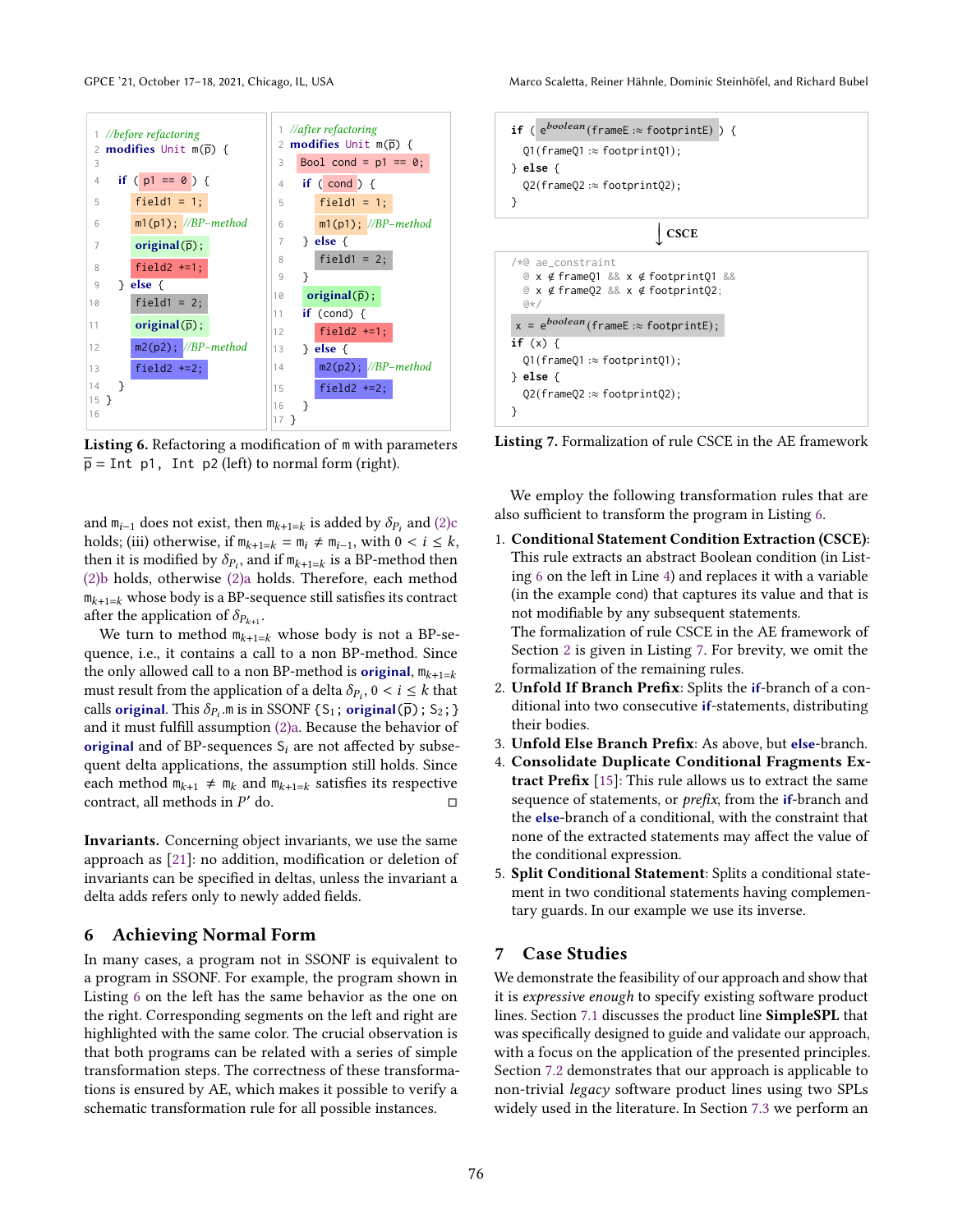Delta-Based Verification of Software Product Families GPCE '21, October 17–18, 2021, Chicago, IL, USA

<span id="page-8-3"></span>

Figure 1. Feature diagram of SimpleSPL

<span id="page-8-0"></span>

Listing 8. Delta DWithdrawnTotal

experimental evaluation against a product-based approach. The case studies and the used KeY system can be found at <https://github.com/se-tud/GPCE21-case-studies>.

#### <span id="page-8-1"></span>7.1 SimpleSPL

Figure [1](#page-8-3) shows the feature model of SimpleSPL. The SPL consists of one class BankAccount, one method update (Listing [1\)](#page-3-2), five deltas, and 18 possible products. Each delta modifies method update by adding new or changing old behavior.

7.1.1 Add New Behavior Principle. In this product line, the deltas DWithdrawnTotal (shown in Listing [8\)](#page-8-0) and DLog (omitted for brevity) satisfy the ANBP: The body of update in DWithdrawnTotal is in SSONF and its frame is expanded by assigning withdrawnTotal, a newly added field.

7.1.2 Change Old Behavior Principle. In Listing [9](#page-8-4) we show the specification of delta DFee triggered by the selection of feature Fee. Delta DFee modifies update by decreasing balance by the value of fee. Variable balance might have been assigned in original, therefore, in the contract we need to refer to the value it had after the call to original. The JML extension mentioned in Section [2.3](#page-2-0) permits to achieve this with the label 1 in  $\old(this.balance,1)$  (Line [4\)](#page-8-5).

Using the LSP alone [\[21\]](#page-12-1), it would not be possible to specify the precise contracts for this modifying delta. Since the method satisfies COBP we do not have to worry about the contracts of previous versions referenced by original.

<span id="page-8-5"></span><span id="page-8-4"></span>1 delta DFee when Fee { 2 modifies class BankAccount { 3 adds Int fee; 4 //@ ensures (x < 0) ==> (this.balance == \old(this.balance,l) − fee); 5 modifies Unit update(Int x) { // satisfies COBP 6 l: original(x); 7 if (x < 0) balance = balance - fee; 8 } 9 } 10 }

Listing 9. Delta DFee with specified contract for modification of method update

#### <span id="page-8-2"></span>7.2 Coverage

We continue with an investigation of the coverage of existing product lines. Because of the scarcity of suitable case studies in ABS, we opted to remodel two existing product lines BankAccountSPL [\[42\]](#page-13-14) and MinePumpPL [\[5\]](#page-12-16) in ABS using the DOP paradigm. Originally these models were designed with feature-oriented programming (FOP) [\[6,](#page-12-17) [34\]](#page-13-15) in Java, whose implementations are available at SPL2go [\[40\]](#page-13-16). Both implement interesting behavioral variability. Only the latter required any substantial remodeling, due to method modifications not fulfilling COBP and LSP. This allowed us to evaluate our approach for an SPL on which it would not be applicable originally.

7.2.1 Remodeling. The remodeling required to address some (non-essential for the case study) differences between Java and ABS and, of course, to take into account the constraints imposed by our approach.

We opted for a plain remodeling of the Java classes as ABS classes. Since DOP was designed to extend FOP, a straightforward remodeling consists of mapping the base feature to the core and any other feature F to a delta DF: the core is the base variant and each delta DF contains the changes to be applied when F is selected.

Due to strong object encapsulation in ABS [\[23\]](#page-12-18), direct references to object fields of foreign classes are unsupported and were remodeled in the code as well as in contracts by calls to getter/setter methods exposed in interfaces (which were implemented, if necessary). In DOP the granularity of a modification is at the method level, therefore, we remodeled modifiable final fields as access methods satisfying LSP. In the following we describe both case studies in greater detail.

7.2.2 BankAccountSPL. BankAccountSPL [\[42\]](#page-13-14) is a wellknown case study implementing a small system for the bank account management. We chose it because of its similarities to SimpleSPL, but its considerably higher complexity due to the presence of invariants, two classes, and a larger amount of modified methods. BankAccountSPL, whose feature model is shown in Figure [2,](#page-9-0) consists of six features and 24 products. The classes are Account and Application. The former handles withdrawal, deposit, interest, and daily limit for withdrawals.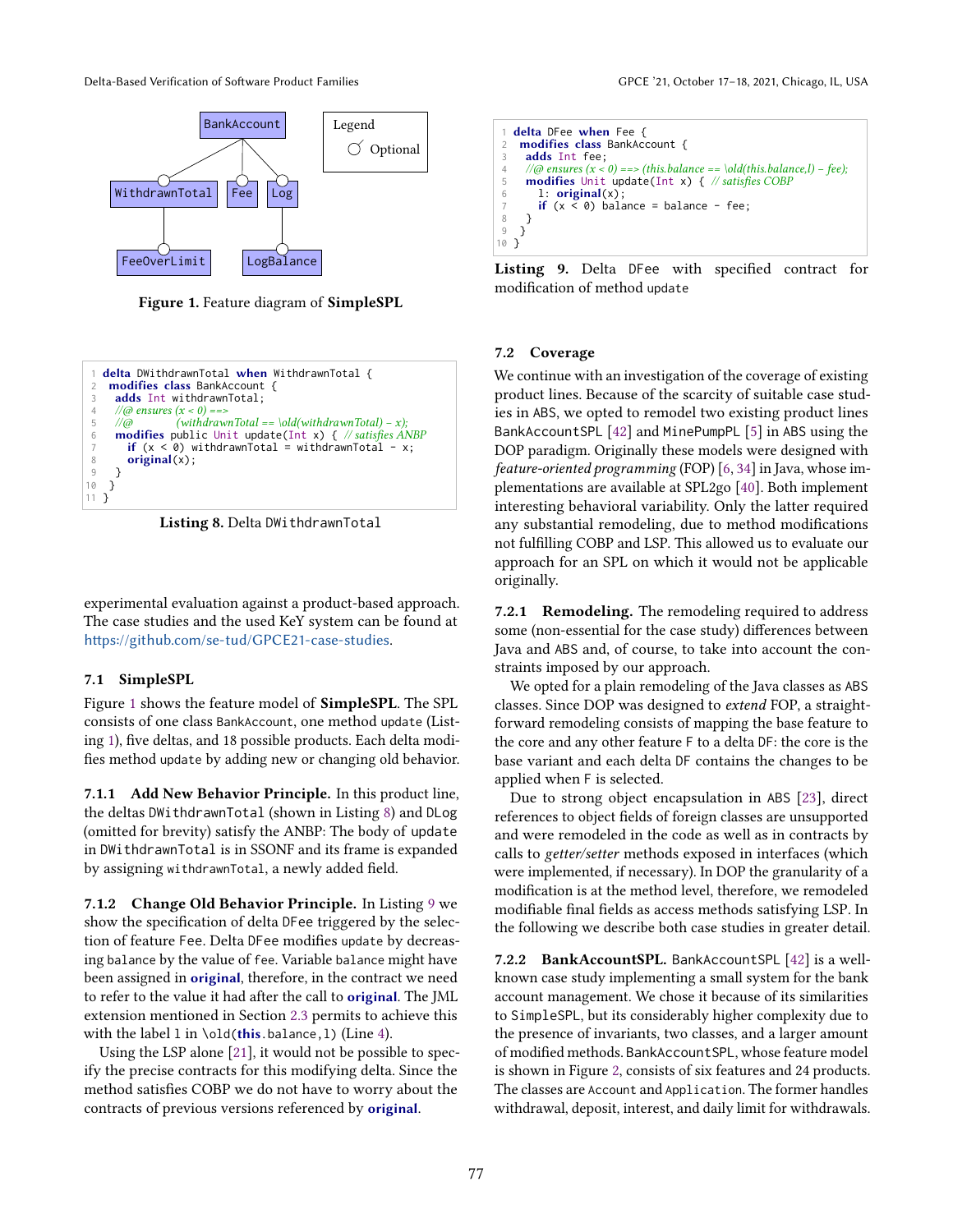<span id="page-9-0"></span>

Figure 2. Feature diagram of BankAccountSPL

The latter may restore a daily limit and update the balance of Account according to the given interest rate.

The behavior of the FOP version comes with JML contracts, therefore, we relied on these contracts to verify the correctness of the product line. We observe that (i) original is the only non BP-method called, (ii) all modified methods calling original are already in SSONF, and (iii) these methods satisfy COBP. Hence, BankAccountSPL is fully covered by our approach without any need of structural remodeling.

The only issues we met were the contracts of method Application.nextYear and Application.nextDay in Delta-Interest: the specified behavior of the former assumed that the original call does not change the value of existing fields, and since the only previous version of the method is empty we removed this original call. For the latter, the problem was related to remodeling: since we wrapped all references to object fields with getter and setter methods, we had to choose between over-specifying the contracts to have very precise assignable clauses, or to use labeled original calls and leave the additional work to the verification tool. We opted for the second solution.

7.2.3 MinePumpPL. The MinePumpPL system [\[5\]](#page-12-16), based on work in the CONIC project [\[29\]](#page-13-17), simulates a water pump in a mining operation. If the pump is running it keeps the mining shaft dry and safety precautions should be applied: if the presence of methane is detected, the pump should stop running to avoid a risk of explosion.

The feature model of MinePumpPL (see Figure [3\)](#page-9-1) consists of one abstract and nine concrete features and 64 valid products. The model for the FOP version of this SPL is refactored into an equivalent one with WaterSensor as its base feature, and all the leaves as optional features, i.e., with seven concrete features. According to our remodeling strategy, each delta is triggered by the selection of two features, one leaf and its parent: for example, DeltaHighWaterSensor is triggered by the selection of WaterSensor and High. This system consists of two classes, MinePump and Environment: the former implements the simulation of the pump, while the latter permits to know and to modify the status of the environment in which the pump is deployed.

<span id="page-9-1"></span>

Figure 3. Feature diagram of MinePumpPL

<span id="page-9-5"></span><span id="page-9-4"></span><span id="page-9-3"></span><span id="page-9-2"></span>

<span id="page-9-6"></span>Listing 10. Code of DeltaMethaneSensorQuery, parts of the core, and DeltaHighWaterSensor before remodeling

A contract-based specification for the behavior of the FOP version of MinePumpPL was missing, so we added it in the DOP version. Due to the presence of calls to non BP-methods, additional remodeling is needed. We show one example in Listing [10:](#page-9-2) activatePump, declared in the core at Line [3,](#page-9-3) turns the pump on, is modified by DeltaMethaneSensor-Query (Lines [8](#page-9-4)[–10\)](#page-9-5), and called by processEnvironment in DeltaHighWaterSensor (Line [18\)](#page-9-6) (this delta can be refactored to obtain a single call to original). If activatePump does not satisfy LSP then our approach cannot be applied. Unfortunately, making activatePump do so is not a good option, because the behavior of activatePump is too specific and crucial for the system to admit a more general contract.

Therefore, as shown in Listing [11,](#page-10-2) we introduce a safety check on activatePump in the core at Line [4,](#page-10-3) where a newly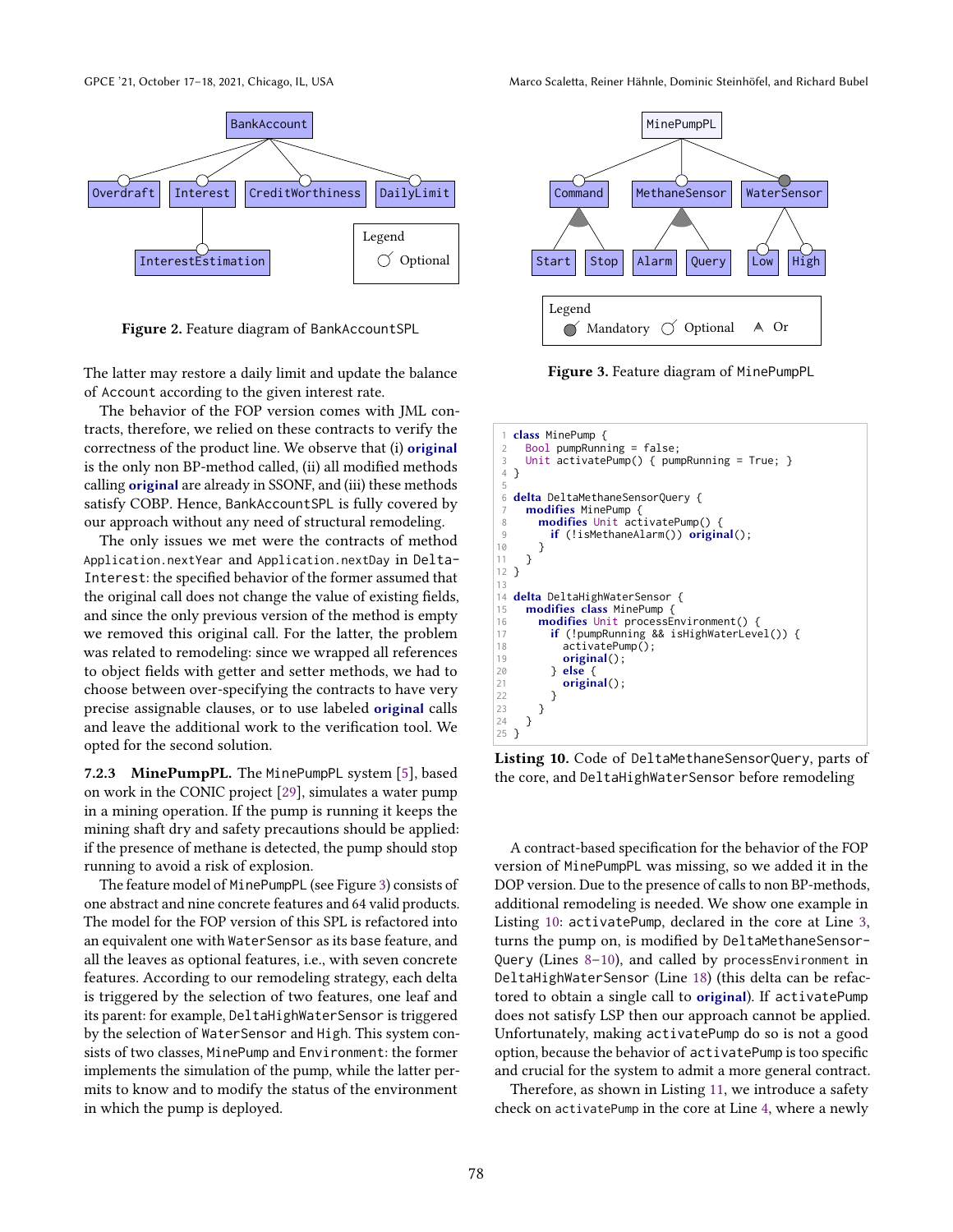Delta-Based Verification of Software Product Families GPCE '21, October 17–18, 2021, Chicago, IL, USA

<span id="page-10-4"></span><span id="page-10-3"></span><span id="page-10-2"></span>

|                 | 1 <b>class</b> MinePump {                                                   |
|-----------------|-----------------------------------------------------------------------------|
| 2               | $\angle$ //@ ensures (problemCount() == 0) ==> pumpRunning;                 |
| 3               | Unit activatePump() $\{$                                                    |
| 4               | if (problemCount() == $\theta$ )                                            |
| 5               | $pumpRunning = True;$                                                       |
| 6               | }                                                                           |
| $\overline{7}$  |                                                                             |
| 8               | $\angle$ //@ ensures \result >= 0;                                          |
| 9               | Int problemCount() { return $0;$ }                                          |
| 10 <sup>1</sup> |                                                                             |
| 11              |                                                                             |
|                 |                                                                             |
|                 | 12 <b>delta</b> DeltaMethaneSensorQuery {                                   |
| 13              | $modifies MinePump \{$                                                      |
|                 | //@ ensures \result >= $0 & 0 &$ is Methane Alarm() ==> \result >= 1;<br>14 |
| 15              | Int problemCount() $\{$                                                     |
| 16              | Int count = $original()$ ;                                                  |
|                 | $if (isMethod \text{Id}(\cdot))$                                            |
| 17<br>18        | $count = count + 1$ ;                                                       |
| 19              | return count;                                                               |
| 20              |                                                                             |
| 21              |                                                                             |

<span id="page-10-6"></span><span id="page-10-5"></span>Listing 11. Remodeled core and DeltaMethaneSensor-Query with JML specification

<span id="page-10-8"></span><span id="page-10-7"></span>

Listing 12. Method timeShift in the core

created access method problemCount (Line [9\)](#page-10-4) is called. Furthermore, we replaced the modification of activatePump in DeltaMethaneSensorQuery with the one of problemCount (Lines [15](#page-10-5)[–20\)](#page-10-6). The behavior of the latter can be sufficiently weakened using "\result >=  $\dots$ " to make it satisfy LSP.

Listing [12](#page-10-7) shows another problem we encountered: method timeShift, simulating the passing of time, never modified, calls processEnvironment (Line [6\)](#page-10-8), modified by deltas Delta-HighWaterSensor, DeltaLowWaterSensor. Also here, generalizing the contract is not a good solution. Since process-Enviroment has no function in the core, we decided to remove it, and to replace its modifications in DeltaHighWater-Sensor and DeltaLowWaterSensor with modifications of method timeShift fulfilling COBP, behaving identically. For brevity we do not show the code of these changes.

Planning and performing the transformations took roughly 4 hours, while the formal specification and deductive verification itself took approximately 14 hours.

# <span id="page-10-1"></span>7.3 Experimental Evaluation

To evaluate our approach experimentally, we compare it to product-based analysis. We consider the cost of verifying method timeShift for a subset of MinePumpPL (the most complex problem in our case studies) consisting of three

Table 1. Cost of verification approaches

| Delta | <b>Nodes</b> |
|-------|--------------|
| Low   | 5772         |
| High  | 6254         |
| Alarm | 1689         |
| Total | 13715        |

| Product   | <b>Nodes</b> |
|-----------|--------------|
| Low (L)   | 2233         |
| High (H)  | 2472         |
| Alarm (A) | 1092         |
| $L+H$     | 2517         |
| $L+A$     | 1860         |
| $H+A$     | 1869         |
| $L+H+A$   | 1883         |
| Total     | 13926        |

<span id="page-10-10"></span>(b) Product-based verification

<span id="page-10-9"></span>features Low, High, Alarm, as well as seven products. We omit the effort for verification of timeShift in the core, because it is verified once in both approaches. Since each feature corresponds one-to-one to a delta that modifies timeshift, the number of methods to be verified in our approach is three. In contrast, with the product-based approach we have to verify seven methods.

Tables [1a](#page-10-9) and [1b](#page-10-10) break down the cost for the delta- and product-based approach, respectively, in terms of nodes of the resulting proof trees (all proofs are fully automatic).

In this initial scenario with a small number of (three) features, our approach performs comparable to the productbased approach. The product-based approach, however, does not scale when the number of features increases, because in the worst case the number of proofs is exponential in the number of features; and is outperformed by our approach, which is suitable for evolving SPLs.

To demonstrate the scaling effect, we present an evolution scenario for MinePumpPL. We add a new delta DeltaEmergency triggered by selecting a new feature Emergency. Delta DeltaEmergency modifies method timeShift by shutting down the pump if an emergency occurs at the end of the shift. Selection of Emergency is not constrained, increasing the number of products from 7 to 15, and the modification of DeltaEmergency is always the final one applied for each product variant. With our approach the additional effort to verify correctness of all eight new products consists of 4598 proof nodes, because we only need to verify timeShift for DeltaEmergency. In contrast, individually verifying each of the eight new products requires 19107 proof nodes. Clearly, only very few features are needed to outperform the productbased approach. In fact, with four features, the total amount of proof nodes is 18313 and 33033 for the delta- and productbased approach, respectively.

# <span id="page-10-0"></span>8 Related Work

Composition. In [\[42\]](#page-13-14) a family-based approach is presented that composes specification and implementation of all variants into a metaproduct. Its monolithic nature requires the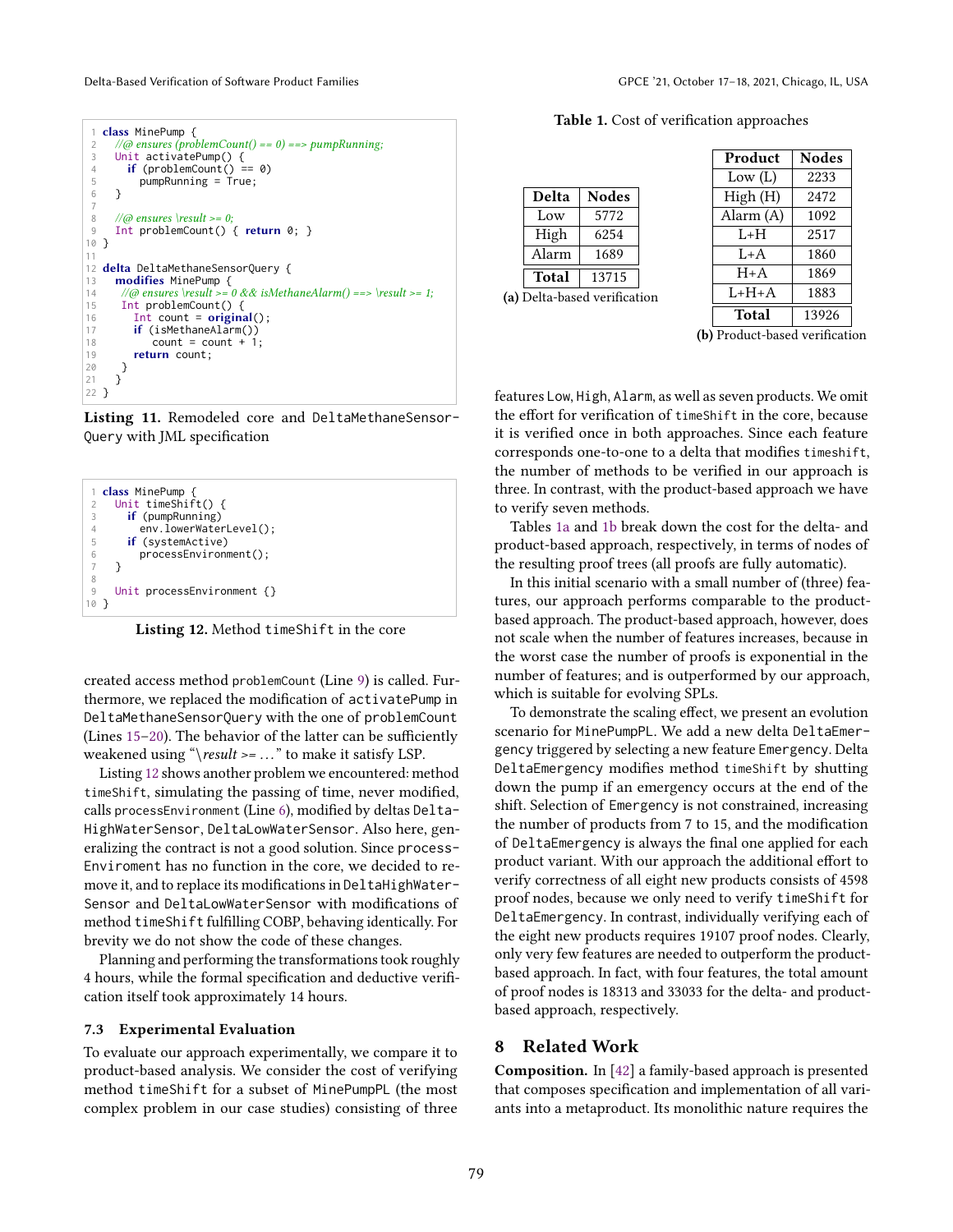metaproduct to be recreated and reverified after each change. Composition of partial proofs for features and deltas into proofs for all products is proposed in [\[12](#page-12-19)[–14,](#page-12-20) [18,](#page-12-21) [43\]](#page-13-4).

Thüm et al. [\[41\]](#page-13-3) present a set of mechanisms to define and compose contracts for feature-oriented method refinements. The principles we introduced share aspects with some of these mechanisms. As noted in Section [5,](#page-4-1) the Add New Behavior Principle combined with the Conjunctive Precondition Principle follows the same idea as conjunctive contract refinement: Modifications that add new behavior ensure both the old and new postcondition, but must require both the old and new precondition. Also, the behavior specified in a contract of a modification satisfying the Change Old Behavior Principle (partially) overrides previous behavior, similar to their contract overriding. The decisive difference to our proposal is that we combine the contract composition principles with a normal form for method modification in deltas. This enables the composition Theorem [5.8](#page-6-0) despite contract overriding.

Abstract Contracts. Knüppel et al. [\[27\]](#page-12-3) propose FEFALU-TION, a feature-family-based algorithm for the verification of evolving product lines. They aim to reduce the overall verification cost by using *pure abstract contracts*  $[8, 22]$  $[8, 22]$  $[8, 22]$  to verify features and their interaction. During a feature-based phase, using abstract contracts, FEFALUTION generates fully precise behavioral specifications for methods without a unique behavior in terms of partial proofs for the correctness of the contracts of these methods. During a second, family-based phase, a meta product representing the full product family is generated and it is used by FEFALUTION when it attempts to complete all partial proofs.

Our approach neither has a feature- nor a family-based phase. Instead, the main tasks are to check whether the requirements of Theorem [5.8](#page-6-0) are satisfied and then to verify each core method and each delta modification in isolation. The approach of Knüppel et al. [\[27\]](#page-12-3) does not limit the form of the refinements and does not require to satisfy any restrictive principle, however, the generality of fully abstract contracts leads to inefficiencies during construction of the partial proofs and when constructing the full proofs.

Abstract Execution. Abstract Execution has been applied in a number of different contexts: (i) Deriving preconditions for the safe application of refactoring rules [\[38\]](#page-13-7), (ii) analyzing the cost impact of program transformation rules [\[3\]](#page-12-23), (iii) enabling of code parallelization [\[19\]](#page-12-24), (iv) "Correct-by– Construction" program development [\[45\]](#page-13-18), and (v) the correctness of rule-based compilation [\[37\]](#page-13-10). The application of AE to the modular verification of software product lines has, to the best of our knowledge, not been studied before.

## <span id="page-11-0"></span>9 Discussion and Future Work

The main innovative aspect of our approach is to enable liberal contract composition principles by imposing SSONF on method modifications in deltas. Thereby, we render the specification contracts and, hence, the verification local (Theorem [5.8\)](#page-6-0). This has important consequences: first, it makes it easier to write specifications, because different versions of a method can be specified independently of each other, thus alleviating the specification bottleneck. Second, one can create more precise specifications than under an LSP-regime. Third, and most important, it is sufficient to verify all core and delta contracts *locally*, after checking that the COBP conditions apply. For this reason, we call our approach deltabased. In particular, one does not need to actually generate any variant to verify its correctness.

The necessity of a normal form potentially is also the main drawback of our approach, because it limits the code design space. We argue that in practice the limitation is not very severe: first, the restriction embodied in the COBP (Definition [5.6\)](#page-6-8) is quite natural for the design of modifying deltas and follows the pattern "allocate and set new fields—call to original—possibly override old values and result". Complications arise, when the call to original is not shallow. But this is not a show-stopper, because we can use program transformation to generate behaviorally equivalent code in SSONF in most cases. We did not encounter any natural example that would have excluded SSONF.

Of course, code transformation requires effort and expertise and, obviously, it deviates from the original code. The latter we deem unproblematic: The transformed code is only required for verification, because the original code is behaviorally equivalent. The former issue clearly constitutes an opportunity for more far-reaching user support and automation. For example, it should be possible to identify code transformation patterns that systematically bring original calls to the top-level ("shallow") and move overriding assignments to a permitted position. This is a topic for future work.

We stress that our whole approach hinges on a recent innovation in static program verification: abstract execution. It allows us not only to prove behavioral equivalence of the transformation schemata, but it is instrumental to prove correctness of a delta modification without the need to know the concrete instance of original, but merely by relying on the constraints on its dynamic frame.

The AE specification language and implementation supports abstract symbols that can be instantiated to abruptly terminating code. To keep the presentation simple we did not use this. It would be technical, but conceptually straightforward, to integrate abrupt termination into our approach.

For the reasons given in Section [3,](#page-3-0) we based our account on the ABS language. As soon as the overhaul of DOP for Java is completed, it would make sense to integrate our approach into that tool chain.

## References

<span id="page-11-1"></span>[1] Wolfgang Ahrendt, Bernhard Beckert, Daniel Bruns, Richard Bubel, Christoph Gladisch, Sarah Grebing, Reiner Hähnle, Martin Hentschel,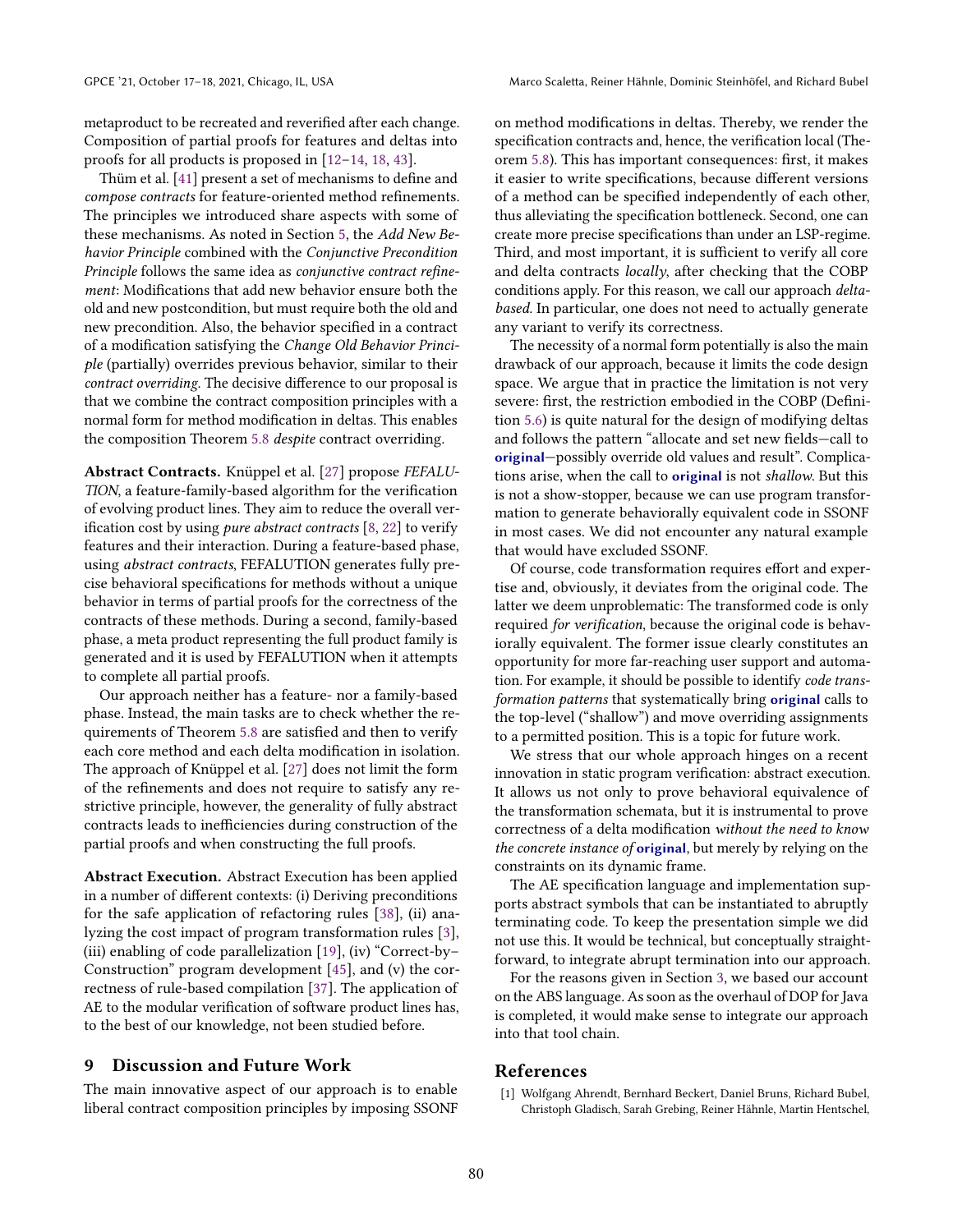Mihai Herda, Vladimir Klebanov, Wojciech Mostowski, Christoph Scheben, Peter H. Schmitt, and Mattias Ulbrich. 2014. The KeY Platform for Verification and Analysis of Java Programs. In Verified Software: Theories, Tools and Experiments (LNCS, Vol. 8471), Dimitra Giannakopoulou and Daniel Kroening (Eds.). Springer, Cham, 55–71. [https://doi.org/10.1007/978-3-319-12154-3\\_4](https://doi.org/10.1007/978-3-319-12154-3_4)

- <span id="page-12-5"></span>[2] Wolfgang Ahrendt, Bernhard Beckert, Richard Bubel, Reiner Hähnle, Peter H. Schmitt, and Mattias Ulbrich (Eds.). 2016. Deductive Software Verification - The KeY Book - From Theory to Practice. LNCS, Vol. 10001. Springer, Cham. <https://doi.org/10.1007/978-3-319-49812-6>
- <span id="page-12-23"></span>[3] Elvira Albert, Reiner Hähnle, Alicia Merayo, and Dominic Steinhöfel. 2021. Certified Abstract Cost Analysis. In Fundamental Approaches to Software Engineering (LNCS, Vol. 12649), Esther Guerra and Mariëlle Stoelinga (Eds.). Springer, Cham, 24–45. [https://doi.org/10.1007/978-](https://doi.org/10.1007/978-3-030-71500-7_2) [3-030-71500-7\\_2](https://doi.org/10.1007/978-3-030-71500-7_2)
- <span id="page-12-14"></span>[4] Sven Apel, Don S. Batory, Christian Kästner, and Gunter Saake. 2013. Feature-Oriented Software Product Lines - Concepts and Implementation. Springer, Berlin, Heidelberg. [https://doi.org/10.1007/978-3-642-37521-](https://doi.org/10.1007/978-3-642-37521-7) [7](https://doi.org/10.1007/978-3-642-37521-7)
- <span id="page-12-16"></span>[5] Sven Apel, Alexander von Rhein, Philipp Wendler, Armin Größlinger, and Dirk Beyer. 2013. Strategies for Product-Line Verification: Case Studies and Experiments. In Proc. Intl. Conf. on Software Engineering (San Francisco, CA, USA) (ICSE '13). IEEE Press, Los Alamitos, CA, 482–491. <https://doi.org/10.1109/ICSE.2013.6606594>
- <span id="page-12-17"></span>[6] D. Batory, J.N. Sarvela, and A. Rauschmayer. 2004. Scaling step-wise refinement. IEEE Transactions on Software Engineering 30, 6 (2004), 355–371. <https://doi.org/10.1109/TSE.2004.23>
- <span id="page-12-4"></span>[7] Christoph Baumann, Bernhard Beckert, Holger Blasum, and Thorsten Bormer. 2012. Lessons Learned From Microkernel Verification – Specification is the New Bottleneck. In Proc. 7th Conf. on Systems Software Verification (SSV) (EPTCS, Vol. 102), Franck Cassez, Ralf Huuck, Gerwin Klein, and Bastian Schlich (Eds.). Open Publishing Association, Ithaca, NY, 18–32. <https://doi.org/10.4204/EPTCS.102.4>
- <span id="page-12-22"></span>[8] Richard Bubel, Reiner Hähnle, and Maria Pelevina. 2014. Fully Abstract Operation Contracts. In Leveraging Applications of Formal Methods, Verification and Validation. Specialized Techniques and Applications (LNCS, Vol. 8803), Tiziana Margaria and Bernhard Steffen (Eds.). Springer, Berlin, Heidelberg, 120–134. [https://doi.org/10.1007/978-3-662-45231-](https://doi.org/10.1007/978-3-662-45231-8_9) [8\\_9](https://doi.org/10.1007/978-3-662-45231-8_9)
- <span id="page-12-8"></span>[9] Richard Bubel, Andreas Roth, and Philipp Rümmer. 2008. Ensuring the Correctness of Lightweight Tactics for JavaCard Dynamic Logic. Electr. Notes Theor. Comput. Sci. 199 (2008), 107–128. [https://doi.org/](https://doi.org/10.1016/j.entcs.2007.11.015) [10.1016/j.entcs.2007.11.015](https://doi.org/10.1016/j.entcs.2007.11.015)
- <span id="page-12-6"></span>[10] Rod M. Burstall. 1974. Program proving as hand simulation with a little induction. In Information Processing '74. Elsevier/North-Holland, Amsterdam, 308–312.
- <span id="page-12-12"></span>[11] Dave Clarke, Nikolay Diakov, Reiner Hähnle, Einar Broch Johnsen, Ina Schaefer, Jan Schäfer, Rudolf Schlatte, and Peter Y. H. Wong. 2011. Modeling Spatial and Temporal Variability with the HATS Abstract Behavioral Modeling Language. In Formal Methods for Eternal Networked Software Systems: 11th Intl. School on Formal Methods for the Design of Computer, Communication and Software Systems, SFM, Bertinoro, Italy (LNCS, Vol. 6659), Marco Bernardo and Valérie Issarny (Eds.). Springer, Berlin, Heidelberg, 417–457. [https://doi.org/10.1007/978-3-642-21455-](https://doi.org/10.1007/978-3-642-21455-4_13) [4\\_13](https://doi.org/10.1007/978-3-642-21455-4_13)
- <span id="page-12-19"></span>[12] Ferruccio Damiani, Olaf Owe, Johan Dovland, Ina Schaefer, Einar Broch Johnsen, and Ingrid Chieh Yu. 2012. A transformational proof system for delta-oriented programming. In 16th International Software Product Line Conference, SPLC'12 (Salvador, Brasil), Eduardo Santana de Almeida, Christa Schwanninger, and David Benavides (Eds.). ACM, New York, NY, USA, 53–60. <https://doi.org/10.1145/2364412.2364422>
- [13] Benjamin Delaware, William R. Cook, and Don S. Batory. 2011. Product lines of theorems. In Proceedings of the 26th Annual ACM SIGPLAN Conference on Object-Oriented Programming, Systems, Languages, and

Applications, OOPSLA 2011, Cristina Videira Lopes and Kathleen Fisher (Eds.). ACM, New York, NY, USA, 595–608. [https://doi.org/10.1145/](https://doi.org/10.1145/2048066.2048113) [2048066.2048113](https://doi.org/10.1145/2048066.2048113)

- <span id="page-12-20"></span>[14] Benjamin Delaware, Bruno C. d. S. Oliveira, and Tom Schrijvers. 2013. Meta-theory à la carte. In The 40th Annual ACM SIGPLAN-SIGACT Symposium on Principles of Programming Languages, POPL '13, Roberto Giacobazzi and Radhia Cousot (Eds.). ACM, New York, NY, USA, 207– 218. <https://doi.org/10.1145/2429069.2429094>
- <span id="page-12-15"></span>[15] Martin Fowler. 1999. Refactoring: Improving the Design of Existing Code. Addison-Wesley, Boston.
- <span id="page-12-11"></span>[16] Martin Fowler. 2018. Refactoring: Improving the Design of Existing Code. Addison-Wesley Professional, Boston. 2nd edition.
- <span id="page-12-9"></span>[17] Benny Godlin and Ofer Strichman. 2013. Regression Verification: Proving the Equivalence of Similar Programs. Softw. Test., Verif. Reliab. 23, 3 (2013), 241–258. <https://doi.org/10.1002/stvr.1472>
- <span id="page-12-21"></span>[18] Ali Gondal, Michael Poppleton, and Michael J. Butler. 2011. Composing Event-B Specifications - Case-Study Experience. In Software Composition - 10th International Conference, SC@TOOLS 2011, Zurich, Switzerland, June 30 - July 1, 2011. Proceedings (LNCS, Vol. 6708), Sven Apel and Ethan K. Jackson (Eds.). Springer, Berlin, Heidelberg, 100–115. [https://doi.org/10.1007/978-3-642-22045-6\\_7](https://doi.org/10.1007/978-3-642-22045-6_7)
- <span id="page-12-24"></span>[19] Reiner Hähnle, Asmae Heydari Tabar, Arya Mazaheri, Mohammad Norouzi, Dominic Steinhöfel, and Felix Wolf. 2020. Safer Parallelization. In Leveraging Applications of Formal Methods, Verification and Validation: Engineering Principles (LNCS, Vol. 12477), Tiziana Margaria and Bernhard Steffen (Eds.). Springer, Cham, 117–137. [https:](https://doi.org/10.1007/978-3-030-61470-6_8) [//doi.org/10.1007/978-3-030-61470-6\\_8](https://doi.org/10.1007/978-3-030-61470-6_8)
- <span id="page-12-0"></span>[20] Reiner Hähnle and Marieke Huisman. 2019. Deductive Software Verification: From Pen-and-Paper Proofs to Industrial Tools. In Computing and Software Science: State of the Art and Perspectives, Bernhard Steffen and Gerhard Woeginger (Eds.). LNCS, Vol. 10000. Springer, Cham, 345–373. [https://doi.org/10.1007/978-3-319-91908-9\\_18](https://doi.org/10.1007/978-3-319-91908-9_18)
- <span id="page-12-1"></span>[21] Reiner Hähnle and Ina Schaefer. 2012. A Liskov Principle for Delta-Oriented Programming. In Leveraging Applications of Formal Methods, Verification and Validation. Technologies for Mastering Change (LNCS, Vol. 7609), Tiziana Margaria and Bernhard Steffen (Eds.). Springer, Berlin, Heidelberg, 32–46. [https://doi.org/10.1007/978-3-642-34026-](https://doi.org/10.1007/978-3-642-34026-0_4) [0\\_4](https://doi.org/10.1007/978-3-642-34026-0_4)
- <span id="page-12-2"></span>[22] Reiner Hähnle, Ina Schaefer, and Richard Bubel. 2013. Reuse in Software Verification by Abstract Method Calls. In Automated Deduction – CADE-24 (LNCS, Vol. 7898), Maria Paola Bonacina (Ed.). Springer, Berlin, Heidelberg, 300–314. [https://doi.org/10.1007/978-3-642-38574-](https://doi.org/10.1007/978-3-642-38574-2_21) [2\\_21](https://doi.org/10.1007/978-3-642-38574-2_21)
- <span id="page-12-18"></span>[23] Einar Broch Johnsen, Reiner Hähnle, Jan Schäfer, Rudolf Schlatte, and Martin Steffen. 2012. ABS: A Core Language for Abstract Behavioral Specification. In Formal Methods for Components and Objects (LNCS, Vol. 6957), Bernhard K. Aichernig, Frank S. de Boer, and Marcello M. Bonsangue (Eds.). Springer, Berlin, Heidelberg, 142–164. [https://doi.](https://doi.org/10.1007/978-3-642-25271-6_8) [org/10.1007/978-3-642-25271-6\\_8](https://doi.org/10.1007/978-3-642-25271-6_8)
- <span id="page-12-13"></span>[24] K. C. Kang, Jaejoon Lee, and P. Donohoe. 2002. Feature-oriented product line engineering. IEEE Software 19, 4 (2002), 58–65. [https:](https://doi.org/10.1109/MS.2002.1020288) [//doi.org/10.1109/MS.2002.1020288](https://doi.org/10.1109/MS.2002.1020288)
- <span id="page-12-10"></span>[25] Ioannis T. Kassios. 2011. The Dynamic Frames Theory. Formal Asp. Comput. 23, 3 (2011), 267–288. [https://doi.org/10.1007/s00165-010-](https://doi.org/10.1007/s00165-010-0152-5) [0152-5](https://doi.org/10.1007/s00165-010-0152-5)
- <span id="page-12-7"></span>[26] James C. King. 1976. Symbolic Execution and Program Testing. Commun. ACM 19, 7 (July 1976), 385–394.
- <span id="page-12-3"></span>[27] Alexander Knüppel, Stefan Krüger, Thomas Thüm, Richard Bubel, Sebastian Krieter, Eric Bodden, and Ina Schaefer. 2020. Using Abstract Contracts for Verifying Evolving Features and Their Interactions. LNCS, Vol. 12345. Springer, Cham, 122–148. [https://doi.org/10.1007/978-3-](https://doi.org/10.1007/978-3-030-64354-6_5) [030-64354-6\\_5](https://doi.org/10.1007/978-3-030-64354-6_5)